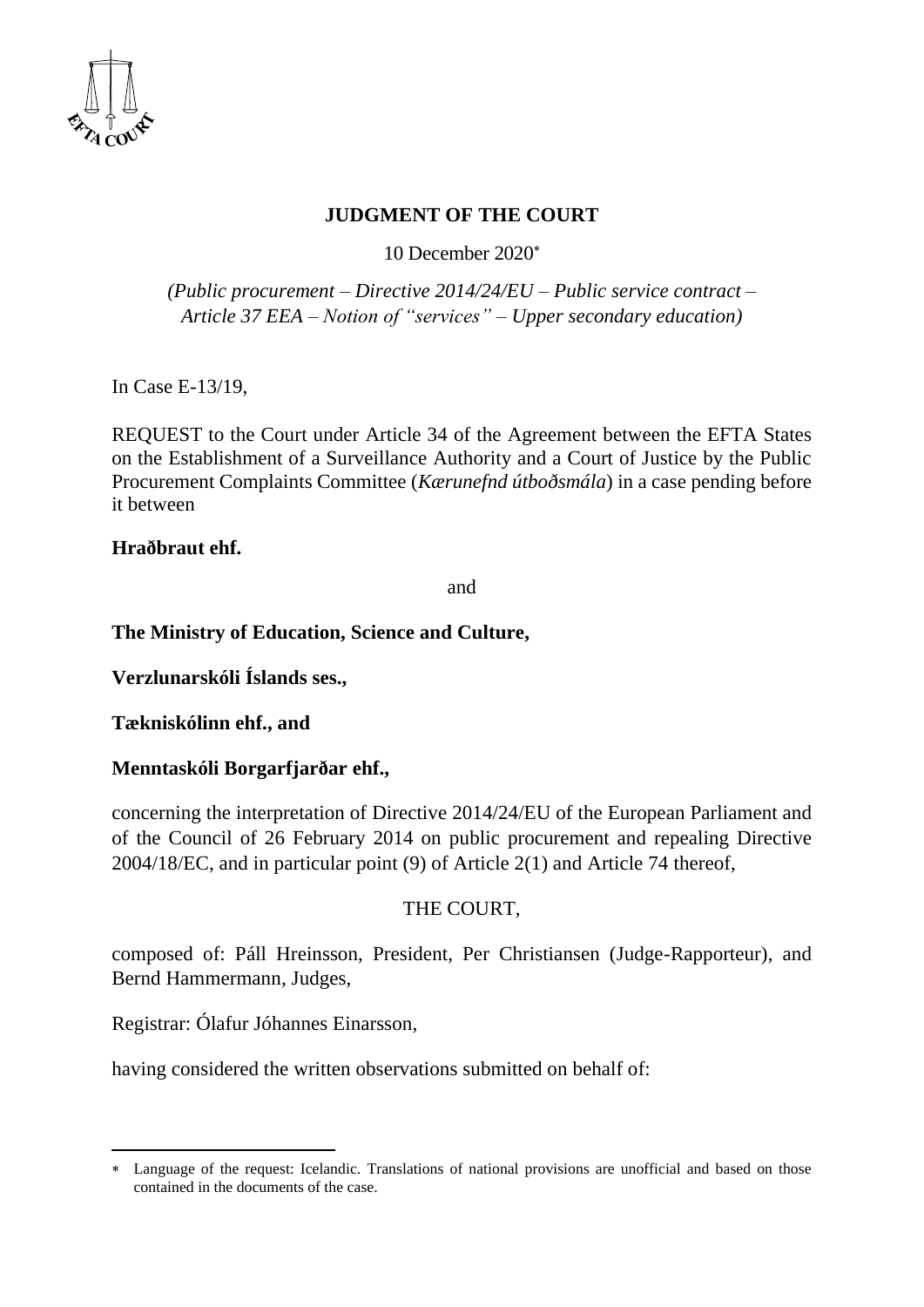- − Hraðbraut ehf. ("Hraðbraut"), represented by Ólafur Haukur Johnson;
- − Verzlunarskóli Íslands ses. ("the Commercial College"), represented by Ingi Ólafsson;
- − Tækniskólinn ehf. ("the Technical College"), represented by Hildur Ingvarsdóttir;
- − Menntaskóli Borgarfjarðar ehf. ("Borgarfjörður College"), represented by Bragi Þór Svavarsson;
- − the Icelandic Government, represented by Jóhannes Karl Sveinsson, Brynja Stephanie Swan and Hrafn Hlynsson, acting as Agents;
- − the Norwegian Government, represented by Kristin Hallsjø Aarvik, Magnus Schei and Janne Tysnes Kaasin, acting as Agents;
- − the Spanish Government, represented by Sonsoles Centeno Huerta and Juan Rodríguez de la Rúa Puig, acting as Agents;
- − the EFTA Surveillance Authority ("ESA"), represented by Ewa Gromnicka, Ingibjörg-Ólöf Vilhjálmsdóttir and Carsten Zatschler, acting as Agents; and
- − the European Commission ("the Commission"), represented by Petr Ondrůšek and Luke Haasbeek, acting as Agents;

having received responses from Hraðbraut, represented by Ólafur Haukur Johnson; the Icelandic Government, represented by Jóhannes Karl Sveinsson, Brynja Stephanie Swan and Hrafn Hlynsson; the Norwegian Government, represented by Kristin Hallsjø Aarvik, Magnus Schei and Janne Tysnes Kaasin; the Spanish Government, represented by Sonsoles Centeno Huerta and Juan Rodríguez de la Rúa Puig; ESA, represented by Ewa Gromnicka, Ingibjörg-Ólöf Vilhjálmsdóttir and Carsten Zatschler; and the Commission, represented by Petr Ondrůšek and Luke Haasbeek, to the Measures of Organization of Procedure adopted pursuant to Article 49 of the Court's Rules of Procedure ("RoP") on 26 May 2020;

gives the following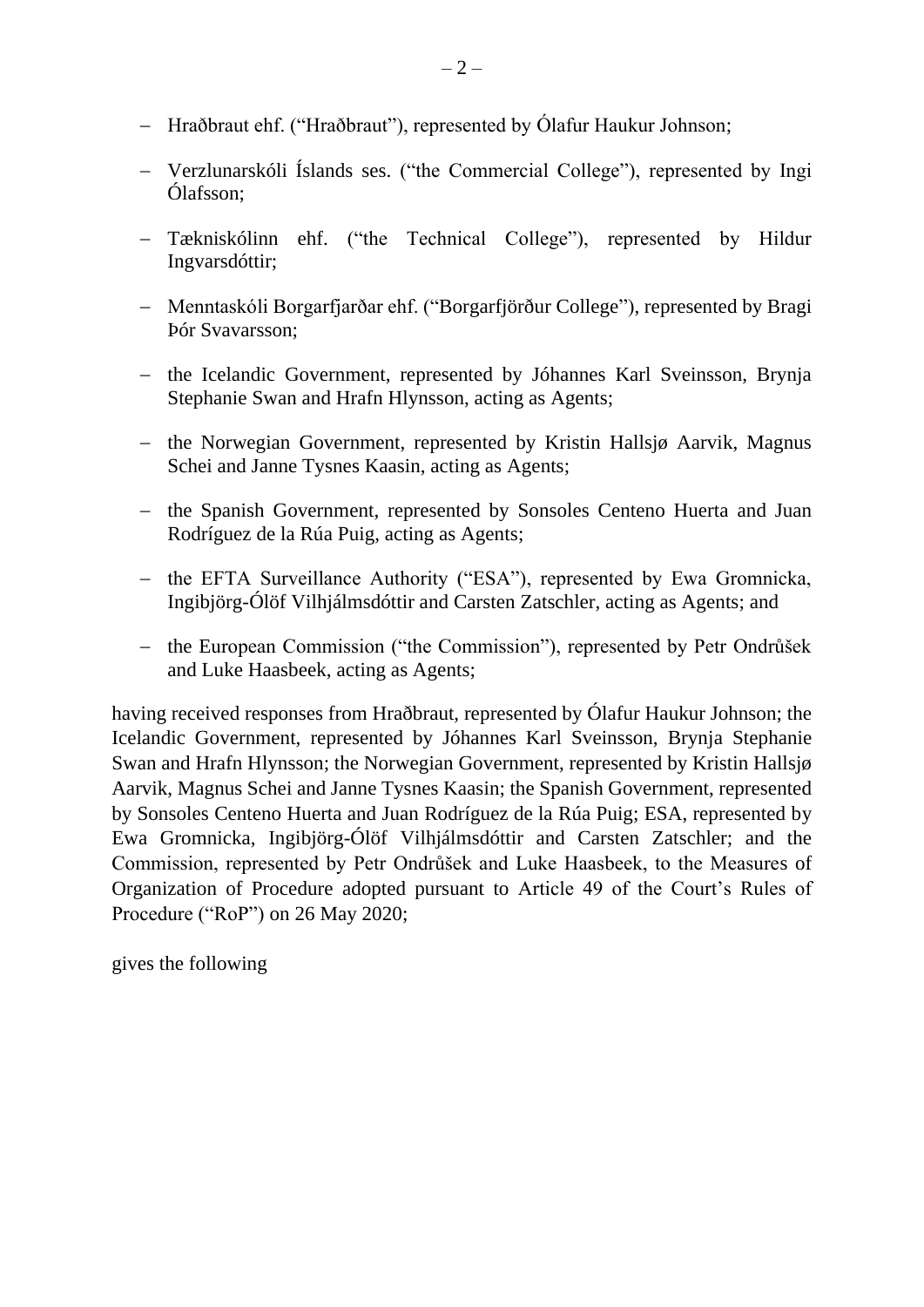# **Judgment**

# **I Legal background**

*EEA law*

1 Article 37 of the Agreement on the European Economic Area ("the EEA Agreement" or "EEA") reads:

*Services shall be considered to be 'services' within the meaning of this Agreement where they are normally provided for remuneration, in so far as they are not governed by the provisions relating to freedom of movement for goods, capital and persons.*

*'Services' shall in particular include:*

- *(a) activities of an industrial character;*
- *(b) activities of a commercial character;*
- *(c) activities of craftsmen;*
- *(d) activities of the professions.*

*Without prejudice to the provisions of Chapter 2, the person providing a service may, in order to do so, temporarily pursue his activity in the State where the service is provided, under the same conditions as are imposed by that State on its own nationals*

- 2 Directive 2014/24/EU of the European Parliament and of the Council of 26 February 2014 on public procurement and repealing Directive 2004/18/EC (OJ 2014 L 94, p. 65) ("the Directive") was incorporated into the EEA Agreement by Decision of the EEA Joint Committee No 97/2016 of 29 April 2016 (OJ 2017 L 300, p. 49; and [EEA](http://www.efta.int/media/documents/legal-texts/eea/other-legal-documents/adopted-joint-committee-decisions/2007%20-%20Norwegian/158-2007n.pdf)  [Supplement 2017 No 73, p. 5](http://www.efta.int/media/documents/legal-texts/eea/other-legal-documents/adopted-joint-committee-decisions/2007%20-%20Norwegian/158-2007n.pdf)3) and is referred to at point 2 of Annex XVI (Procurement) to the EEA Agreement. Constitutional requirements were indicated by Iceland, Liechtenstein, and Norway and fulfilled on 14 November 2016. The decision entered into force on 1 January 2017, and the time limit to implement the Directive expired on the same date.
- 3 Article 1 of the Directive, entitled "Subject-matter and scope", reads, in extract:

*1. This Directive establishes rules on the procedures for procurement by contracting authorities with respect to public contracts as well as design contests, whose value is estimated to be not less than the thresholds laid down in Article 4.*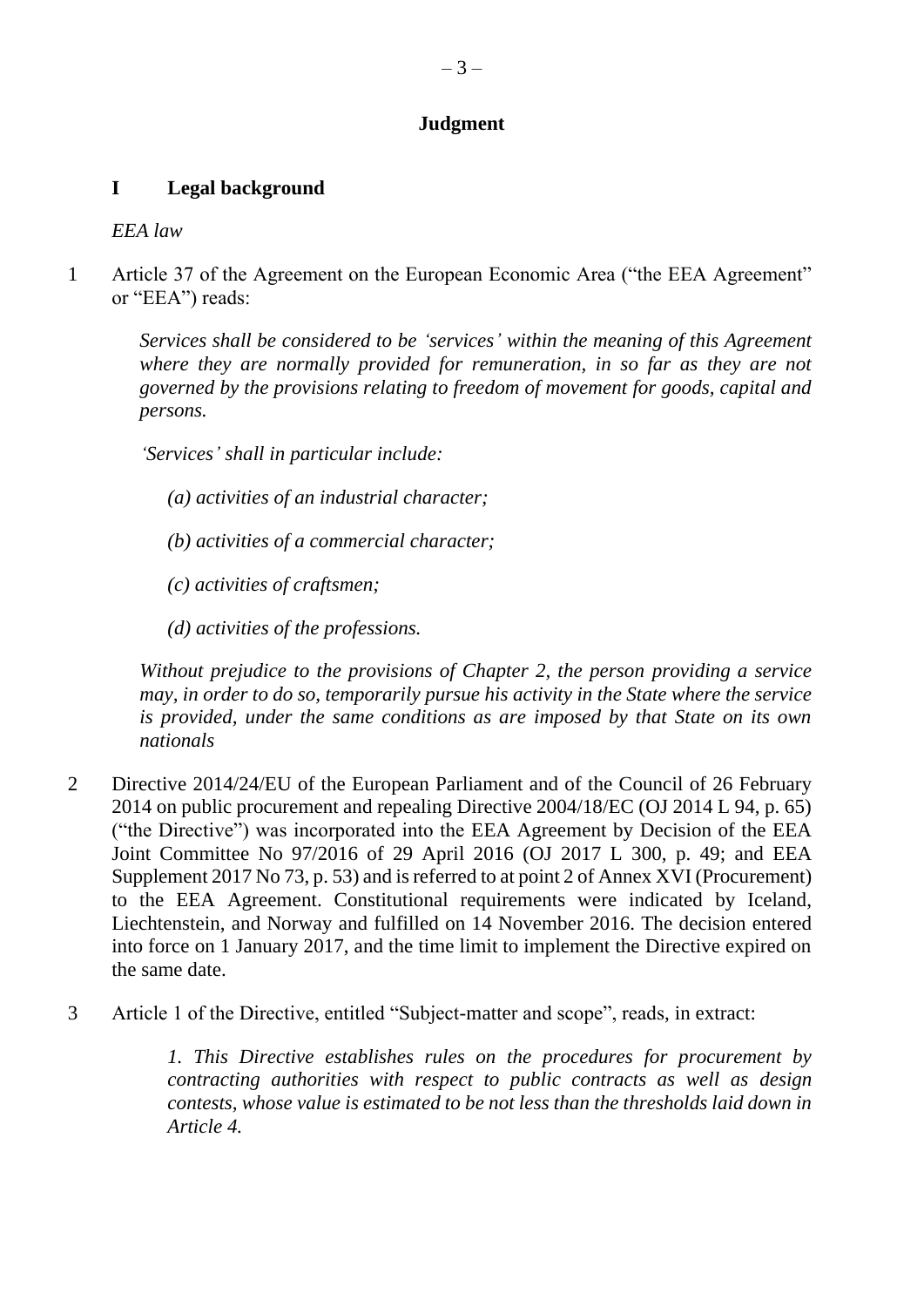*2. Procurement within the meaning of this Directive is the acquisition by means of a public contract of works, supplies or services by one or more contracting authorities from economic operators chosen by those contracting authorities, whether or not the works, supplies or services are intended for a public purpose.*

4 Article 2 of the Directive, entitled "Definitions", reads, in extract:

*1. For the purposes of this Directive, the following definitions apply:*

*…*

*…*

*(5) 'public contracts' means contracts for pecuniary interest concluded in writing between one or more economic operators and one or more contracting authorities and having as their object the execution of works, the supply of products or the provision of services;* 

*(6) 'public works contracts' means public contracts having as their object one of the following:*

*(a) the execution, or both the design and execution, of works related to one of the activities within the meaning of Annex II;*

*(b) the execution, or both the design and execution, of a work;*

*(c) the realisation, by whatever means, of a work corresponding to the requirements specified by the contracting authority exercising a decisive influence on the type or design of the work;* 

*…*

*(9) 'public service contracts' means public contracts having as their object the provision of services other than those referred to in point 6;* 

*…*

*National law*

5 Article 76(2) of the Constitution of the Republic of Iceland No 33/1944 (*Stjórnarskrá lýðveldisins Íslands nr. 33/1944*) ("the Constitution of Iceland") reads:

> *The right to general education and suitable training shall by law be guaranteed to all.*

6 The Directive has been implemented in Iceland by way of Act No 120/2016 on Public Procurement (*lög nr. 120/2016 um opinber innkaup*) ("the Public Procurement Act").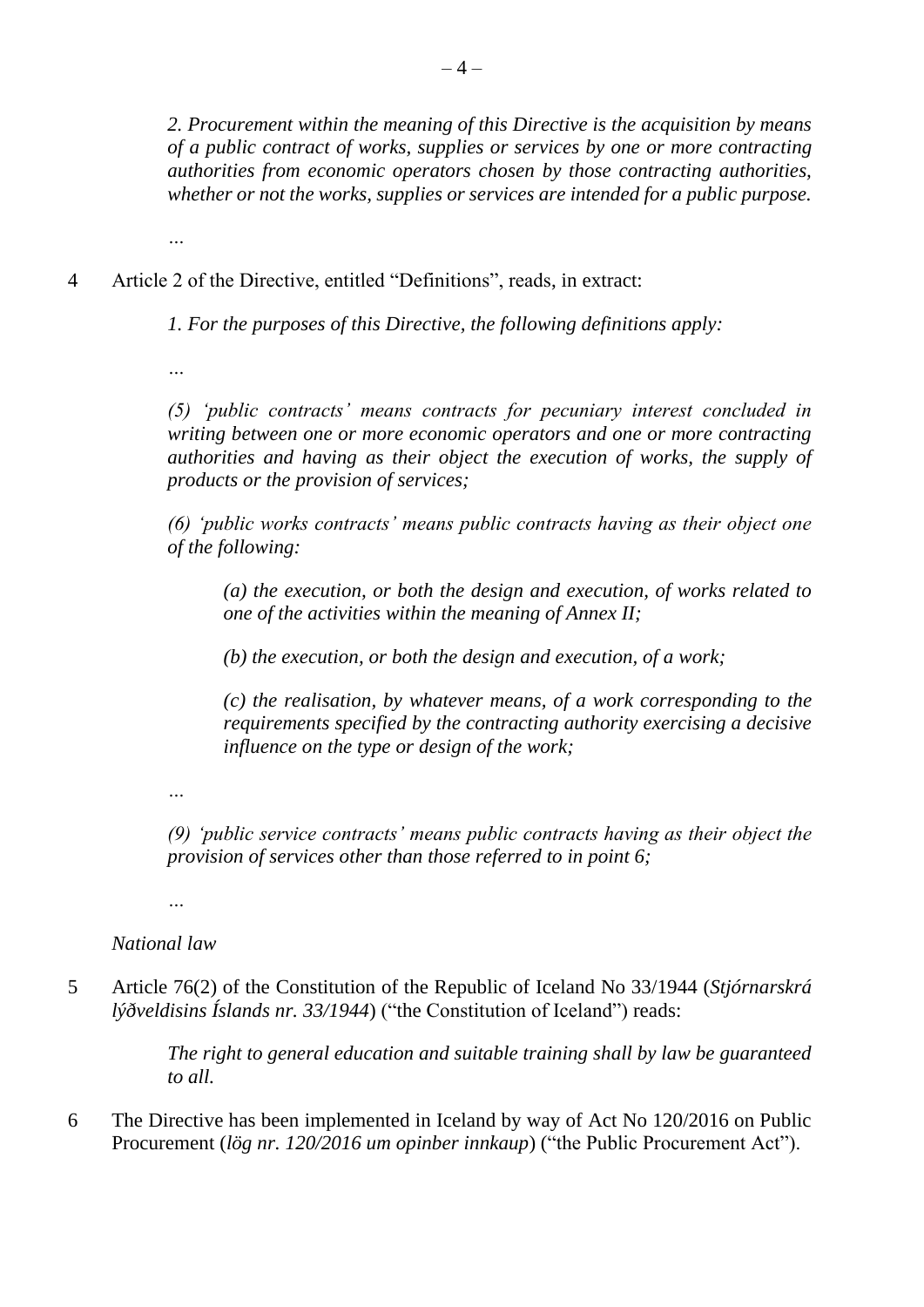- 7 Act No 92/2008 on Upper Secondary Education (*lög nr. 92/2008 um framhaldsskóla*) ("the Upper Secondary Education Act") applies to schooling at the upper secondary level.
- 8 Article 2 of the Upper Secondary Education Act concerns the role of upper secondary schools, which is to promote the all-round development of all pupils and their active participation in democratic society by offering studies suiting the needs of each pupil. Upper secondary schools shall prepare pupils for participation in working life and further studies. They shall strive to develop their pupils' proficiency in the Icelandic language, both spoken and written, reinforce their moral values, sense of responsibility, broadmindedness, initiative, self-confidence and tolerance, train them to apply disciplined, independent working methods and critical thinking, teach them to appreciate culture and encourage them to seek further knowledge.
- 9 Chapter III of the Upper Secondary Education Act is entitled "Other schools at the upper secondary level". Pursuant to Article 12, entitled "Accreditation", the Minister may grant accreditation to provide instruction at the upper secondary level. Such schools may operate as non-profit organisations, as companies limited by shares or take any other recognised legal form. The requirements for accreditation pertain, inter alia, to the role and objectives of the school; the school's governance and organisational structure; school curricula and study programme descriptions; teaching and learning arrangements; and qualification standards for academic staff. The accreditation of a school amounts to a confirmation that, at the time the accreditation is granted, the school is operated in compliance with the general conditions set out in the Upper Secondary Education Act and rules adopted pursuant to it. Article 12(3) of the Upper Secondary Education Act provides that accreditation under Article 12 entails neither a commitment to provide an accredited school with financial contributions from the State Treasury nor any responsibility for the school's obligations.
- 10 Article 32 of the Upper Secondary Education Act, entitled "Admission, right to education", provides, inter alia, that all those who have completed compulsory education, received equivalent basic education or reached the age of 16 shall have the right to be admitted to an upper secondary school. Article 32(2) of the Upper Secondary Education Act provides that each school is responsible for the admission of students, however, a contract between a school and the Ministry pursuant to Article 44 shall specify the obligations of an individual school regarding admission and the criteria used by that school for admitting students.
- 11 Article 43 of the Upper Secondary Education Act, entitled "Operational funding", reads:

*Under this Act, operational funding for upper secondary schools receiving contributions under the Budget Act shall be provided by the State Treasury. Schools that receive contributions under the Budget Act include public upper secondary schools as well as any other upper secondary school with which the Minister concludes a service agreement to provide instruction at the upper secondary level, provided that it has been accredited pursuant to Article 12.*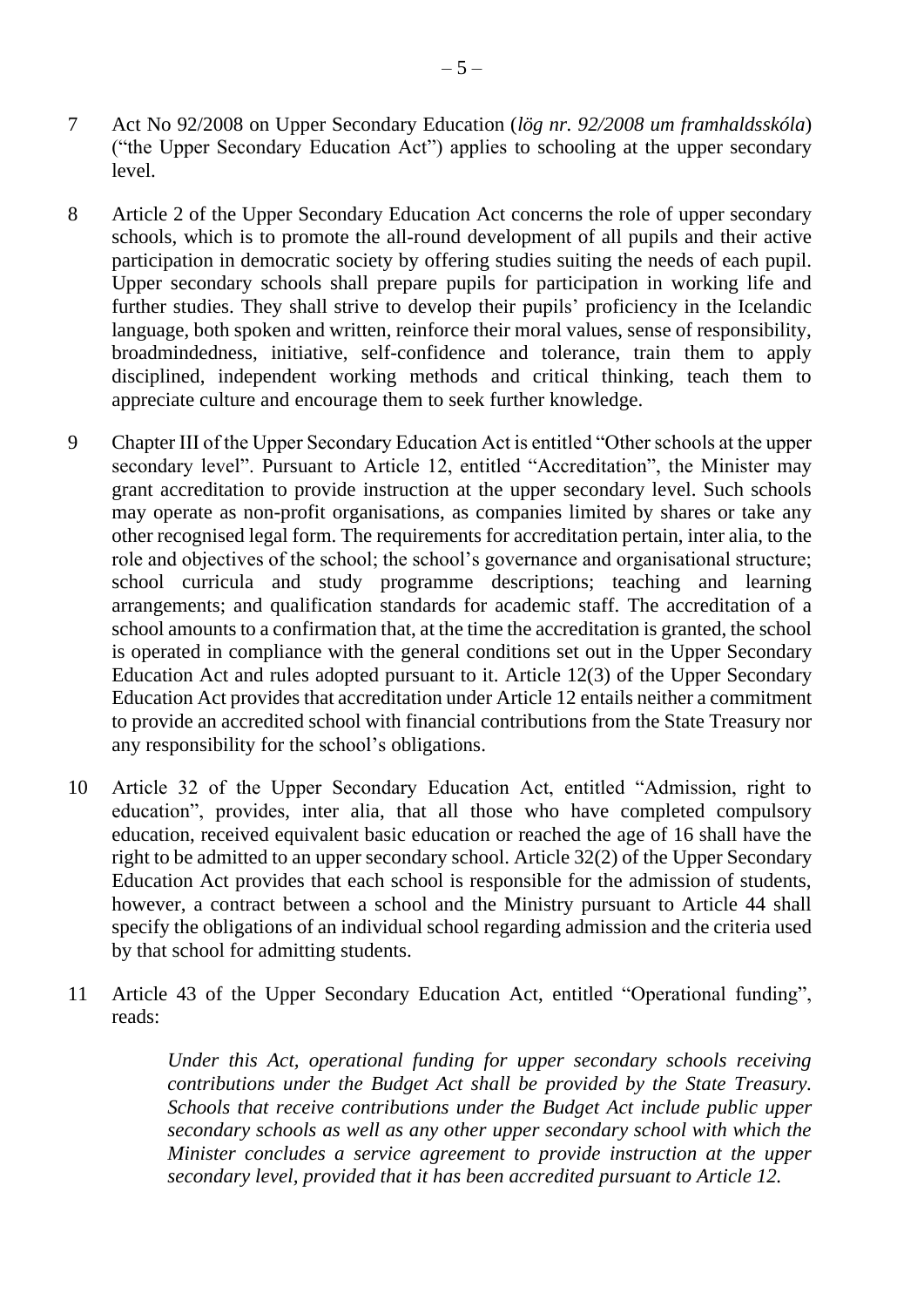*A separate contribution shall be provided under the Budget Act for each school. The Minister shall make proposals for budget contributions for each school to cover teaching costs and, where appropriate, the cost of other activities. Proposals shall be based on a calculation model laid down by the Minister in a Regulation. The calculation model shall be based on aspects including the projected number of students, the projected number of teaching hours, the study programmes offered, the costs resulting from the collective agreements of teachers and other staff, school housing, and any other factor judged relevant by the Minister.* 

*Operational funding provided pursuant to the first paragraph is not intended to cover course, registration or enrolment fees collected, as the case may be, by other schools, including music schools, in relation to studies to be validated for credits at an upper secondary school. The Minister may, in a contract drawn up pursuant to Article 44, authorise upper secondary schools to enter into agreements regarding payments for such studies.*

12 Article 44 of the Upper Secondary Education Act, entitled "Contracts with upper secondary schools", reads:

> *The scope of operation of upper secondary schools, to the extent to which they are funded through contributions from the State Treasury, shall be determined in the Budget Act.*

> *Contracts signed between the Minister and individual upper secondary schools and having a period of validity of three to five years shall contain provisions on the key priorities for the school, its curriculum, the study programmes offered, teaching arrangements, evaluation and quality assurance, as well as any other matter as considered desirable by the parties. The implementation of such contracts shall be reviewed annually, including a revision of still valid contracts if deemed appropriate by the parties.*

> *Service contracts signed with any party other than public upper secondary schools shall contain, in addition to the aspects listed in the second paragraph, provisions on students' legal status, the number of students, fees to be paid by students, and the cost of other services than those provided on the basis of the contract*.

13 Article 2 of Regulation No 426/2010 on the Accreditation of Private Upper Secondary Schools (*reglugerð nr. 426/2010 um viðurkenningu einkaskóla á framhaldsstigi*) ("the Regulation on accreditation") provides that the Minister may grant accreditation to private schools for providing education on the basis of the Upper Secondary Education Act and rules issued pursuant to that act.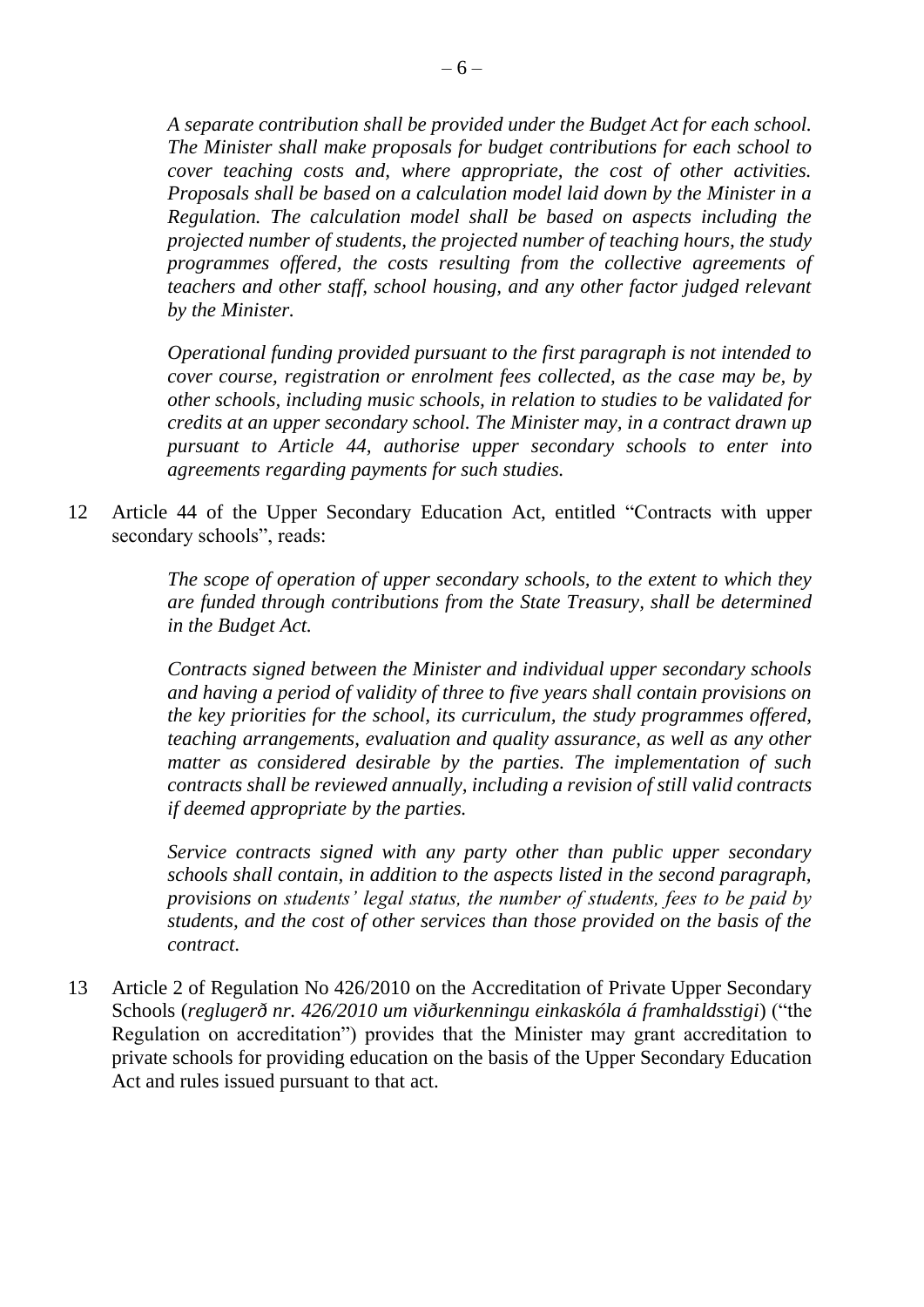14 Article 8 of the Regulation on accreditation, entitled "Financial Affairs", reads:

*Private schools cannot claim funding from public funds. If private schools receive a contribution of public funds, as decided by the Icelandic Parliament, a service contract shall be concluded between the Minister of Education and Culture and the school's operator for the payment of financial contributions, as well as other conditions which the contribution is subject to in the opinion of the parties.* 

### **II Facts and procedure**

- 15 The case before the Public Procurement Complaints Committee ("the Complaints Committee") concerns a complaint by Hraðbraut alleging that contracts concluded separately between the Ministry of Education, Science and Culture ("the Ministry") and the Commercial College, the Technical College and Borgarfjörður College were not put out to tender in accordance with the Public Procurement Act.
- 16 According to the request, the Ministry has concluded service contracts for upper secondary education with three privately operated colleges. The Commercial College, the Technical College and Borgarfjörður College have been granted accreditation to provide instruction at the upper secondary level in accordance with the Upper Secondary Education Act.
- 17 The Commercial College is a private institution and subject to Act No 33/1999 on Private Institutions that Engage in Commercial Activities (*lög nr. 33/1999 um sjálfseignarstofnanir sem stunda atvinnurekstur*). The Technical College, which is operated as a private limited liability company, is owned by Fisheries Iceland, the Federation of Icelandic Industries, *Samorka* (a federation of energy and utility companies) and the Reykjavík Craftsmen's Association. Borgarfjörður College, which is operated as a private limited liability company, is owned by 157 shareholders, including the municipality of Borgarbyggð, which is the majority shareholder with 91.98 per cent of the share capital.
- 18 On 19 December 2012, the Ministry and the Commercial College signed a contract covering instruction at the upper secondary level. The term of the contract was from 19 December 2012 and, with extensions, until 31 December 2019. On 23 January and 18 March 2013, the Ministry concluded separate contracts with Borgarfjörður College and the Technical College, respectively, covering instruction at the upper secondary level. The term of these contracts was later also extended to 31 December 2019. All of the contracts have since been updated to take account of legislative amendments.
- 19 According to the Complaints Committee, the three contracts concluded by the Ministry with the Commercial College, the Technical College and Borgarfjörður College ("the private colleges") are comparable. According to the contracts, the private colleges are to provide pupils and teachers with the necessary services and facilities customary for instruction for the upper secondary school leaving certificate, the commercial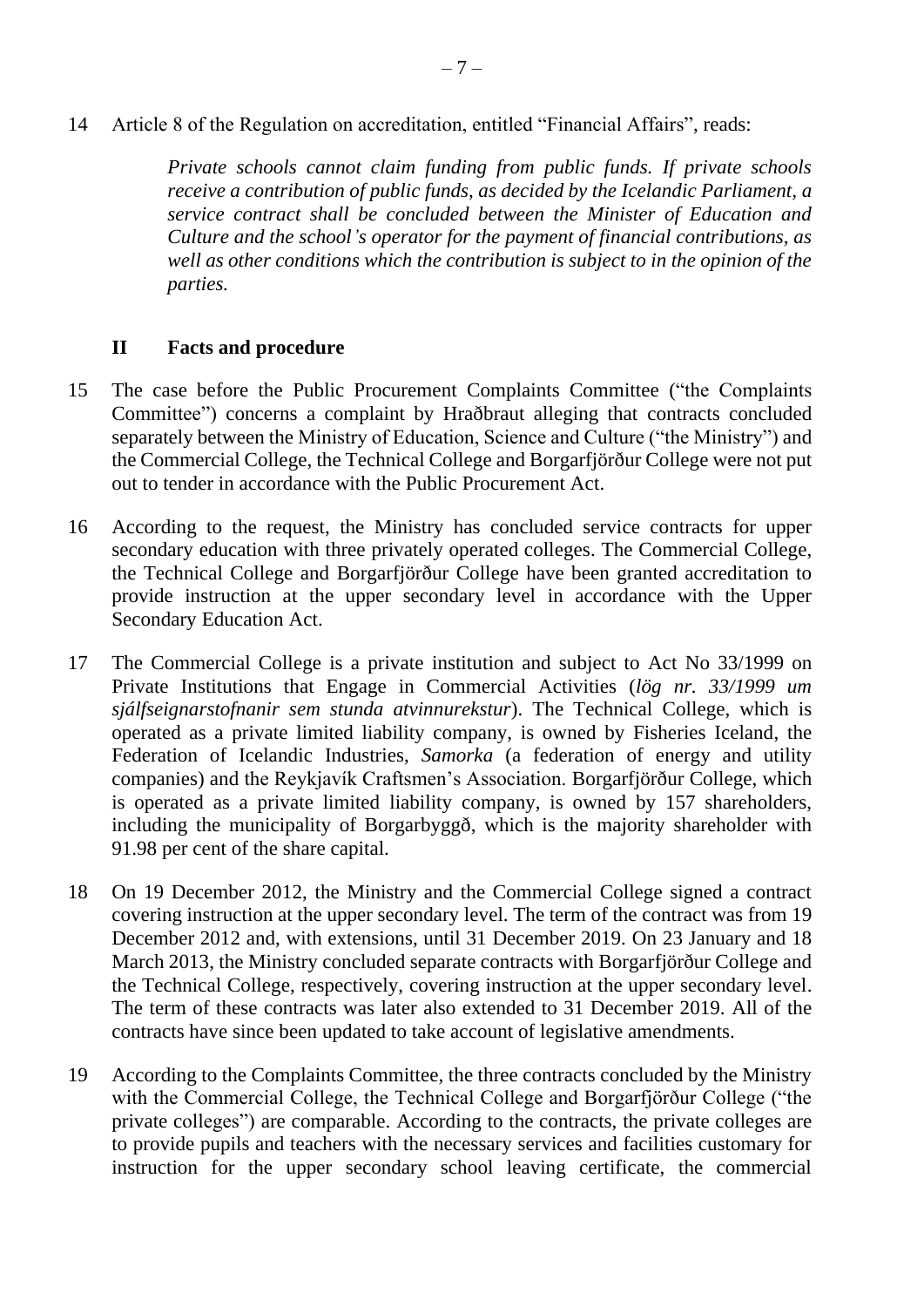examination and the matriculation examination. Further, the contracts provide that the private colleges are responsible for ensuring that services provided to the pupils are in compliance with requirements regarding quality and are in accordance with law.

- 20 As provided for in the contracts at issue, the private colleges receive a contribution from the Icelandic State for their operation on the basis of an allocation of funds determined by the Icelandic Parliament in each year's budget legislation. Further, the funding is based on information provided in the preparation of budget proposals and an estimate for the year submitted by the private colleges. Each year's contributions are paid to the private colleges in 12 equal monthly payments. The private colleges submit a halfyearly statement to the Ministry together with audited accounts for the previous year.
- 21 The private colleges have received between 78 and 95 per cent of their income by way of public funding. The annual amount of such funding to each individual college ranged from approximately ISK 170 million to approximately ISK 3 437 million. Under the contracts at issue before the Complaints Committee, the private colleges must ensure that their income and expenses are proportionate. Income arising in connection with the contracts must be spent solely on services covered by the contract.
- 22 On 20 December 2018, the Complaints Committee received a complaint from Hraðbraut alleging that the contracts between the Ministry and the private colleges had not been put out to tender in accordance with the Public Procurement Act.
- 23 In its complaint, Hraðbraut seeks an order requiring the Minister to ensure that tenders are invited for the contracts at issue as soon as possible in accordance with the Public Procurement Act. Alternatively, the complainant seeks an order that the Minister bear financial liability. Furthermore, Hraðbraut requests that the Complaints Committee provide its opinion on whether the Ministry is liable for damages. Hraðbraut also seeks to recover costs incurred due to the proceedings.
- 24 By letter of 26 November 2019, the Complaints Committee informed the parties that it was considering seeking an advisory opinion from the Court as to whether State contributions to upper secondary schools under service contracts entailed an obligation to put such contracts out to tender under the Directive.
- 25 In these circumstances, the Complaints Committee took the view that resolution of the dispute before it depended on the interpretation of EEA law. The Complaints Committee thus decided to stay the proceedings and refer questions to the Court for an advisory opinion. The request, dated 18 December 2019, was registered at the Court on 23 December 2019.
- 26 The following questions were referred to the Court:
	- *1. Is a contract into which a ministry enters with an entity that is licensed to operate as an upper secondary school, by which the entity in question undertakes to provide pupils and teachers with services and facilities that are customary at the upper secondary level, and in which allowance is made for*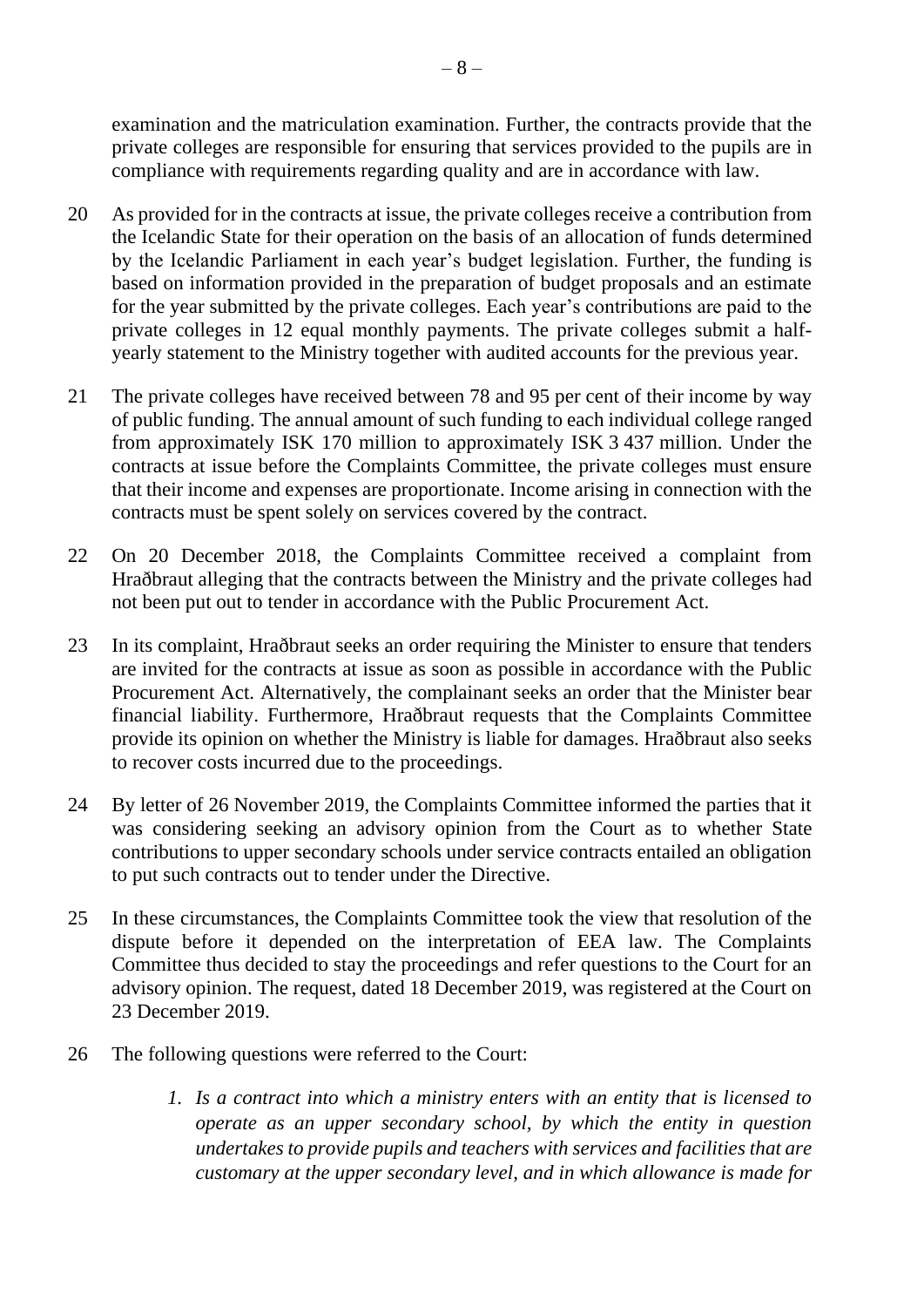*financial contributions, to be considered as a public service contract in the sense of Directive 2014/24/EU (cf. in particular, Article 2(9))?*

- *2. Do services of the type described in Question 1 constitute social services or other specific services in the sense of Article 74 of Directive 2014/24/EU, and if so, should the provisions of Chapter I of Title III of the Directive apply regarding the procurement regime?*
- *3. Is it of significance, for the resolution of Questions 1 and 2, whether consideration for the services in question is determined in budget legislation from the Icelandic Parliament or in accordance with a decision by a minister on the basis of applicable domestic law and rules?*
- *4. Is the Minister of Education, Science and Culture obliged to apply a procurement procedure based on Directive 2014/24/EU regarding the procurement of services covering the operation of schools and instruction at upper secondary level in return for financial contributions?*
- 27 On 4 May 2020, the Court informed the parties to the main proceedings and other interested parties that it intended to dispense with the oral hearing in light of the exceptional public health situation resulting from the outbreak of COVID-19. In the absence of an oral hearing, in order to provide the fullest possible opportunity to present arguments before the Court, parties would be provided with the opportunity to supplement the written procedure in response to Measures of Organization of Procedure prescribed in accordance with Article 49 RoP. The parties were given until 11 May 2020 to request a remote oral hearing. An extension of that deadline until 18 May 2020 was granted following a request by the Norwegian Government. None of the parties requested an oral hearing within the prescribed time limit.
- 28 On 26 May 2020, the Court decided to dispense with the oral hearing and adopted Measures of Organization of Procedure ("MoP") with an invitation to the parties to supplement the written procedure, in the absence of an oral hearing. The Parties were invited as follows:

*1. If necessary, please summarise the position in your written submissions.*

*2. Please give your views on the arguments set out in the other Written Observations submitted to the Court.*

29 The deadline to respond to the MoP expired on 22 June 2020. The Court received responses from Hraðbraut, the Icelandic Government, the Norwegian Government, the Spanish Government, ESA and the Commission.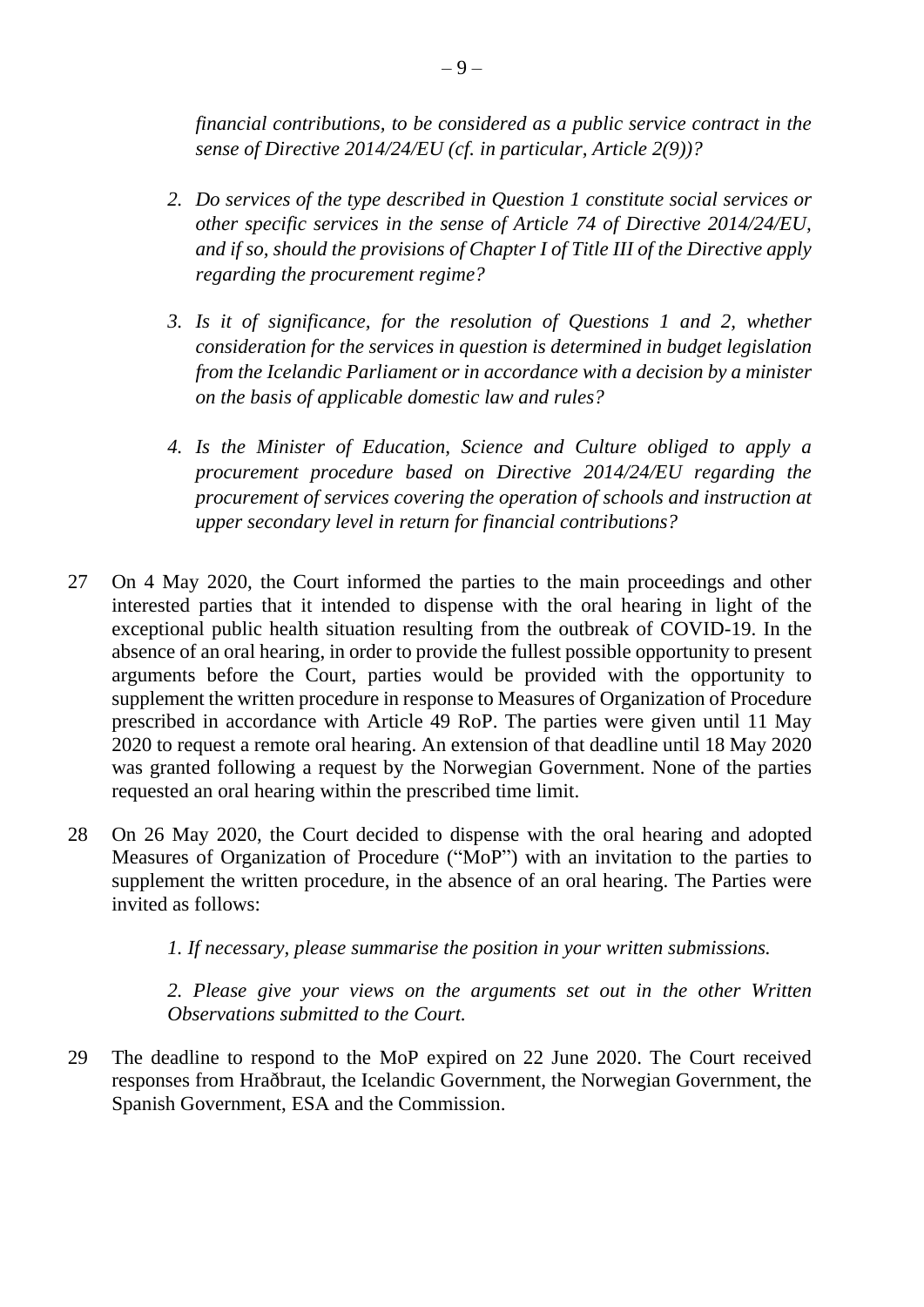#### **III Answer of the Court**

*Observations submitted to the Court*

Hraðbraut

- 30 In its written observations, Hraðbraut asserts that the Ministry is obliged under the Public Procurement Act to put the service contracts in question out to tender in Iceland and in the EEA.
- 31 Hraðbraut contends that the contracts at issue constitute service contracts with undertakings. As an example, Hraðbraut highlights that if the number of pupils turns out to be lower than envisaged in the contract with the result that the provider of the service has been paid for teaching more pupils than it actually served, it would have to reimburse any amount that it has received in excess.
- 32 In Hraðbraut's view, the conduct of the Ministry intends to discriminate between entities by favouring particular entities at the expense of the public and to the detriment of Hraðbraut. Hraðbraut considers such conduct to be at variance with the purpose of the Public Procurement Act. In addition, Hraðbraut submits that the Icelandic parliamentary ombudsman has also set forth professional criticisms of the Minister's conduct in the present case.
- 33 In its response to the MoP, Hraðbraut submits that neither the Directive nor the Public Procurement Act mentions service contracts with privately-operated upper secondary schools or states that such contracts are to be excluded from the provisions of the Directive or the Public Procurement Act. Hraðbraut submits that the private colleges meet all the requirements for being considered profit-driven enterprises, which derive substantial income over and above that received from the Ministry. Hraðbraut submits that the private colleges do not fulfil the conditions of Article 12(1)(a) of the Directive and that the contracts are of cross-border interest.

Borgarfjörður College

- 34 Borgarfjörður College contends that there is no duty to put the contracts in the present case out to tender under Icelandic law or any regulation or directive incorporated into the EEA Agreement. Borgarfjörður College states that it agrees with the written observations of the Ministry before the Complaints Committee.
- 35 Borgarfjörður College highlights that since its establishment it has been clearly stated that its owners are not allowed to receive any dividends and that any profit should benefit the running of the school or other similar operations in the municipality of Borgarbyggð. Borgarfjörður College further submits that if different parties were allowed to bid on contracts, such as those in the present case, it would lead to poorer service for the community in Borgarbyggð, especially if the goal of running a college in the municipality was to pay out high dividends to the owners of the college.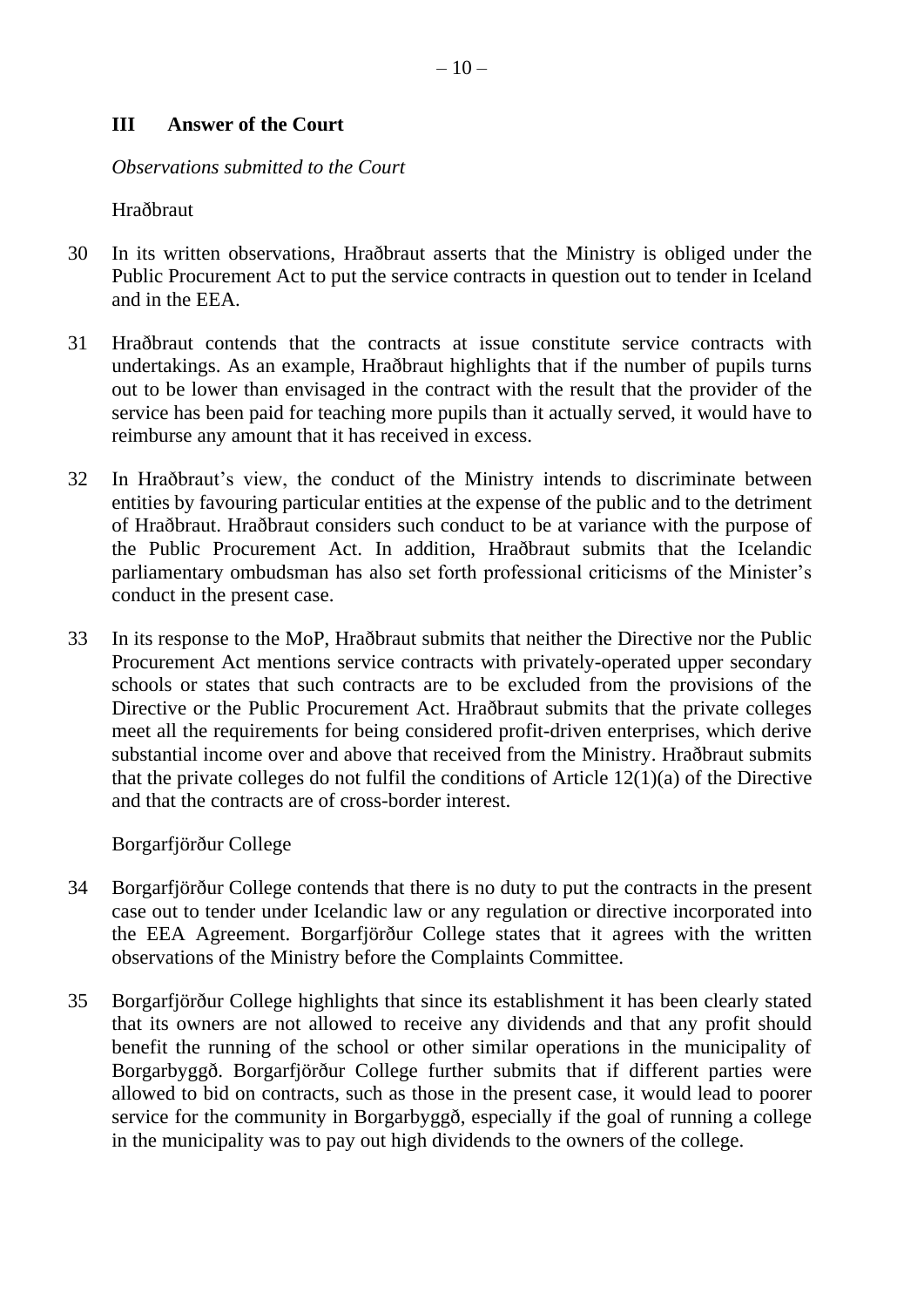The Commercial College

36 The Commercial College highlights that it is a non-profit organisation and that its charter states that profit shall only be allocated to strengthen the activities of the school and used in accordance with the school's objectives.

The Technical College

- 37 In its written observations, the Technical College states that it fully agrees with the written observations of the Ministry before the Complaints Committee and of the Icelandic Government before the Court. The Technical College highlights that it is a non-profit organisation, operated to promote the public interest and serve the community.
- 38 In addition, it observes that, at present, the Technical College has a five-year contract with the Ministry that has been extended for one year at a time, with renewal subject to the Technical College's performance. Changing operators, possibly every five years, would mean constant chaos and disruption to its operations, much to the pupils' disadvantage. The Ministry always has the option to either terminate the contract or not renew the contract, should the Technical College not perform to standard.

The Icelandic Government

- 39 In the submission of the Icelandic Government, which refers to recitals 6 and 7 of the Directive, activities which constitute non-economic services of general interest fall outside the scope of the Directive. The activities provided by the private colleges in the present case are of a non-economic nature and, therefore, fall outside the scope of the Directive.
- 40 To determine whether an activity constitutes a non-economic service of general interest, the Icelandic Government observes that helpful guidance can be sought from case law on State aid. The Icelandic Government submits that a proper market is a prerequisite for any economic activity and economic interest (reference is made to the judgment in *Pavlov and Others*, C-180/98 to C-184/98, EU:C:2000:428, paragraph 75). In the present case, such a market does not exist. Hence, the private colleges do not pursue economic interests.
- 41 The Icelandic Government emphasises that user fees (student contributions) are low and constitute a trivial part of the school funding. This bars the application of rules relating to undertakings within the State aid framework and, consequently, the public procurement rules (reference is made to the judgment in *Cassa di Risparmio di Firenze SpA and Others*, C-222/04, EU:C:2006:8, paragraph 107).
- 42 The legal framework ensures that the State contribution is limited to the desired social purpose and objectives that are purely linked to the good of the community. In addition, the Icelandic Government submits that the private colleges all pursue an educational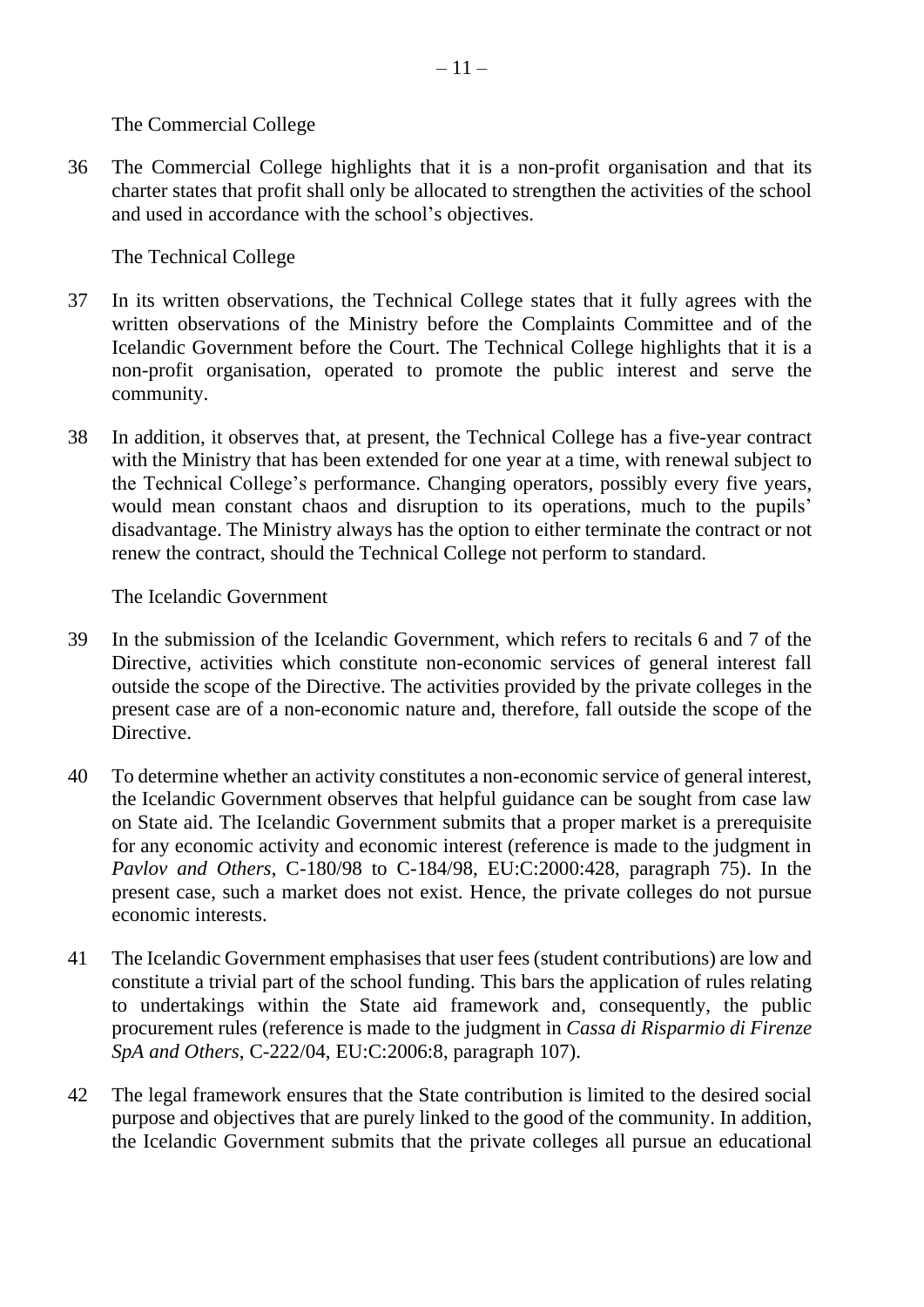role of general interest. This is evident from the articles of association of each school and is further strengthened through the accreditation system.

- 43 Further, the element of remuneration is a relevant criterion for the assessment. Most of the costs of the services at issue in the present case are borne by the public purse (reference is made to the judgments in *Humbel*, 263/86, EU:C:1988:451, paragraphs 17 and 18, and Case E-5/07 *Private Barnehagers Landsforbund* [2008] EFTA Ct. Rep. 62)*.*
- 44 The Icelandic Government argues that EEA States enjoy a wider margin of appreciation in policy decisions which involve matters of general public interest (reference is made to the judgment in *Spezzino and Others*, C-113/13, EU:C:2014:2440).
- 45 In any event, the Icelandic Government submits that the funding to the private colleges in the present case falls outside the scope of the Directive and refers, in that regard, to Article 12 of the Directive. Alternatively, the Icelandic Government submits that the activities constitute social services under Article 74 of the Directive.
- 46 With regard to the third question, the Icelandic Government argues that whether public funding is decided by budget legislation or the decision of a ministry does not appear to be decisive for the determination of whether activities are considered of noneconomic interest.
- 47 The Icelandic Government considers the fourth question inadmissible and maintains, therefore, that it should be rejected. The question seeks an answer to the dispute in the present case. However, under Article 34 of the Agreement between the EFTA States on the Establishment of a Surveillance Authority and a Court of Justice ("SCA"), the Court does not have the jurisdiction to determine the application of the EEA rule in the dispute before the referring body.
- 48 If the fourth question were to be deemed of a more general nature, the Icelandic Government submits that it must be dismissed since it is hypothetical (reference is made to the judgment in *Bosman*, C-415/93, EU:C:1995:463, paragraphs 55 to 67). Alternatively, the fourth question should be answered in the negative since the private colleges in the present case are not economic operators within the meaning of the Directive.
- 49 In its response to the MoP, the Icelandic Government states that it largely supports the legal analysis presented by the Norwegian Government, the Spanish Government, and ESA on the scope of the Directive vis-à-vis contributions to general educational purposes. All these parties argue that provision of state funds to services of general interest and of non-economic interest, such as the fulfilment of basic education to the public, fall outside the scope of the Directive and do not include a public service contract within the meaning of the Directive.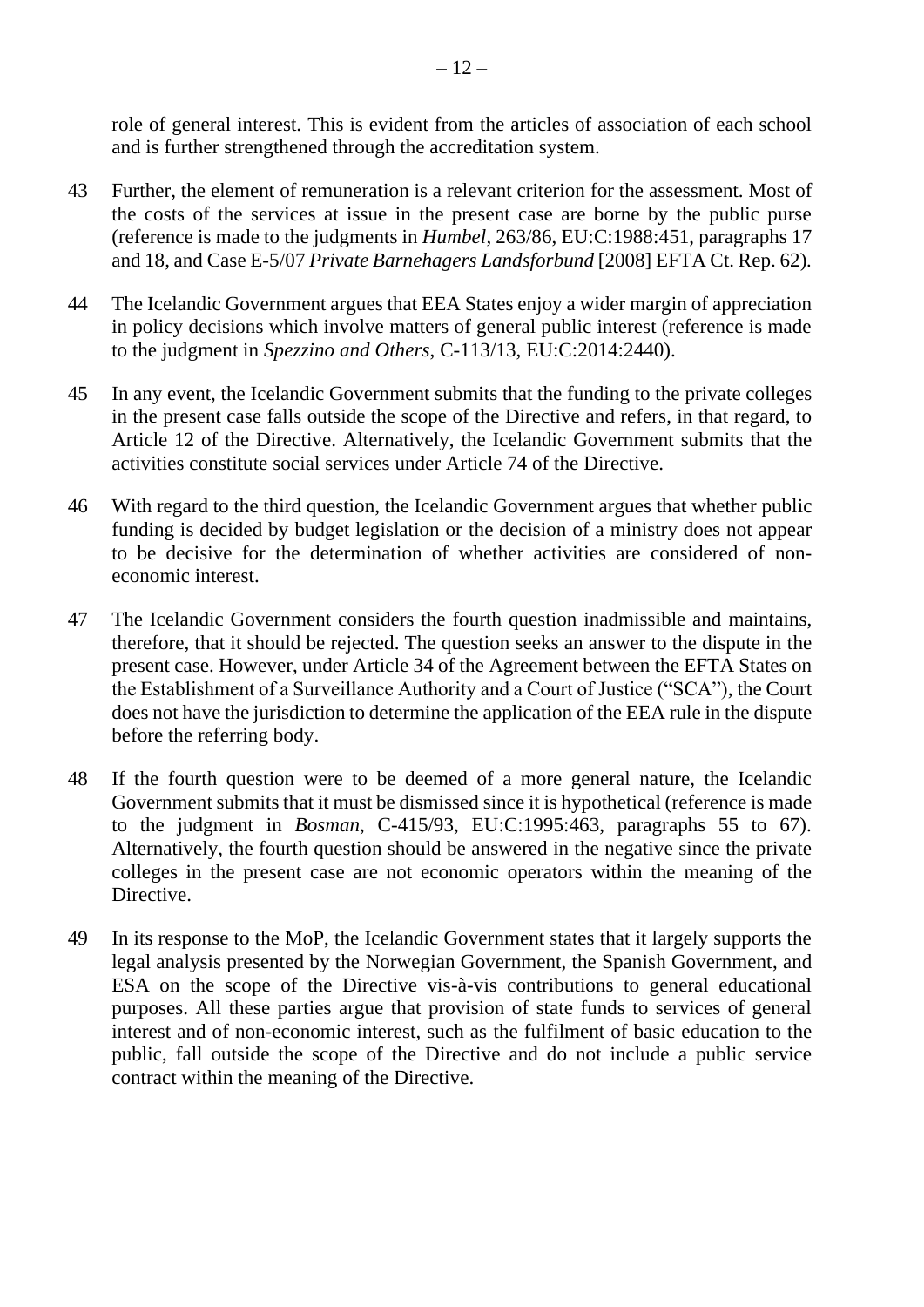### The Norwegian Government

- 50 The Norwegian Government submits that if the educational services at issue are noneconomic services of general interest the Directive does not apply. An educational service is non-economic if it forms part of a system of public education and it is financed entirely or mainly by public funds (reference is made to the judgment in *Humbel*, cited above, paragraph 17). This is not altered by an EEA State's use of a third party to provide the service on behalf of the State.
- 51 Such non-economic educational services constitute neither an (economic) service provided against "remuneration" within the meaning of Article 37 EEA, in the context of the freedom to provide services, nor does the operator providing such non-economic educational service constitute an "undertaking" within the meaning of Article 61 EEA, in the context of EEA State aid law. There is no *lex specialis* definition of non-economic services of general interest or "service" in the Directive, nor in any other relevant secondary law instruments. In the view of the Norwegian Government, by reason of logic and legal hierarchy, the Directive does not apply to such non-economic services either.
- 52 The Norwegian Government, referring to recital 6 of the Directive and footnote 1 to Annex XIV to the Directive, argues that if an EEA State makes use of the freedom to organise its educational system as a non-economic service of general interest, the provision of services forming part of that system falls outside the scope of the Directive.
- 53 In the Norwegian Government's submission, it already follows from Article 1(2) of the Directive that the scope of the Directive is limited to economic services. In the absence of a *lex specialis* definition of the notion of a "service" in the Directive, the Norwegian Government submits that this must coincide with how the term service has been interpreted in case law on Article 37 EEA.
- 54 The Norwegian Government emphasises that the main purpose of the Directive is to set out provisions to coordinate national procurement procedures in order to ensure that the freedom to provide services is given practical effect. By reason of logic and legal hierarchy, the Directive could neither apply to such non-economic services, as that would entail an expansion of the reach of the general definition of services in Article 37 EEA, which is hardly conceivable (reference is made to the judgment in *Commission*  v *Germany*, C-160/08, EU:C:2010:230, paragraphs 73 and 74).
- 55 The Norwegian Government observes that the fact that pupils or their parents must sometimes make a certain contribution to the operating expenses of the system did not affect the classification of the activity as non-economic in *Humbel* (reference is made to the judgment in *Humbel*, cited above, paragraph 19). The private status of the school is not a relevant factor for that assessment (reference is made to the judgments in *Wirth*, C-109/92, EU:C:1993:916; *Schwarz and Gootjes-Schwarz*, C-76/05, EU:C:2007:492; *Zanotti*, C-56/09*,* EU:C:2010:288, paragraph 29; and *Commission* v *Spain*, C-114/97, EU:C:1998:519).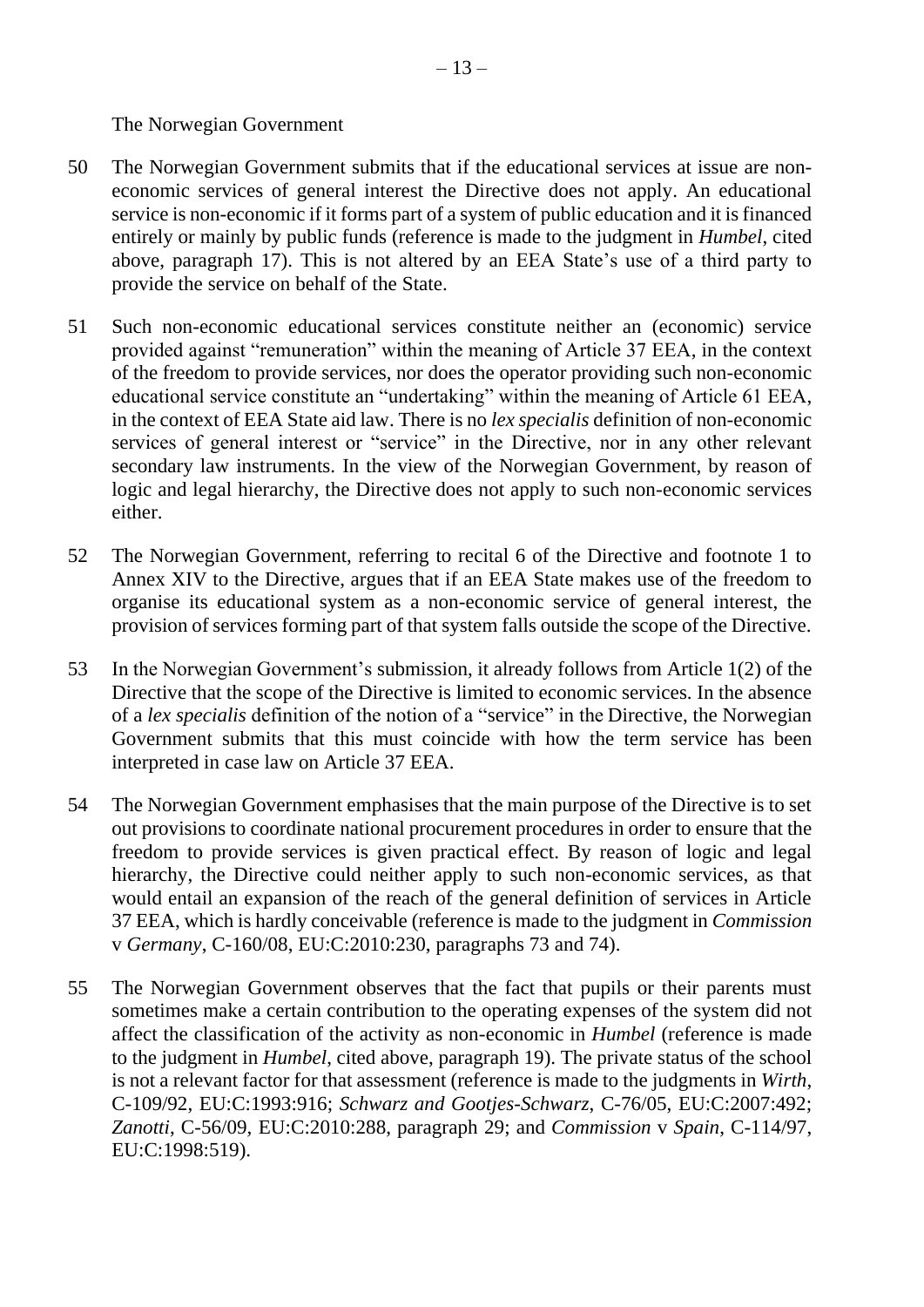- 56 In the view of the Norwegian Government, the decision by an EEA State to make use of a third party (public or private entity) through the use of a contractual mechanism for the provision of a non-economic educational service does not entail that this service suddenly becomes economic and thus falls within the scope of the Directive. The mere financing of an activity does not fall within the scope of the Directive in the view of the Norwegian Government, which refers to recital 4 of the Directive.
- 57 The distinction between a "public contract" and the mere financing of an activity should be based on requirements set out in case law in respect of the concept of a public contract. This case law suggests that the existence of mutual obligations that are legally enforceable is a prerequisite for an arrangement to constitute a public contract under the Directive. These mutual obligations must be legally binding and their execution legally enforceable in accordance with the procedures laid down by national law (reference is made to the judgment in *Helmut Müller*, C-451/08, EU:C:2010:168, paragraphs 59, 60, 62 and 63). The Norwegian Government, referring to recital 4 of the Directive, submits that whether the contract provides for the funds to be repaid if the funds are not spent as intended should not be decisive for determining whether the contract is a "public contract".
- 58 The Norwegian Government considers that EEA States have a wide discretion in respect of management mechanisms. The State should, therefore, be free to decide whether to use a trust-based management system, for example with non-profit providers, and, as such, refrain from using the contract mechanism, if this is considered to be the best solution.
- 59 In its response to the MoP, the Norwegian Government refers to the judgment in *Commission* v *Dôvera* (Joined Cases C-262/18 P and C-271/18 P, EU:C:2020:450, paragraph 61). The Norwegian Government submits that this judgment supports the view that as long as a system is considered to be applying the principle of solidarity under State supervision, the mere recourse to competition as a means to choose the service provider is not capable of changing the non-economic character of educational services that constitute services of general interest.

The Spanish Government

- 60 The Spanish Government considers that upper secondary school services in Iceland are not subject to the Directive as such services are services of general interest but of a noneconomic nature. Specifically, having regard to Article 1(4) and recitals 4 to 7 of the Directive, a contract which a ministry enters into with an entity that is accredited to operate as an upper secondary school, by which the entity in question undertakes to provide pupils and teachers with services and facilities that are customary at the upper secondary level, and in which allowance is made for financial contributions, cannot be considered a public service contract under the Directive.
- 61 The Spanish Government considers that the services described in the first question do not constitute social services or other specific services within the meaning of the Directive as they are services of general interest of a non-economic nature, which are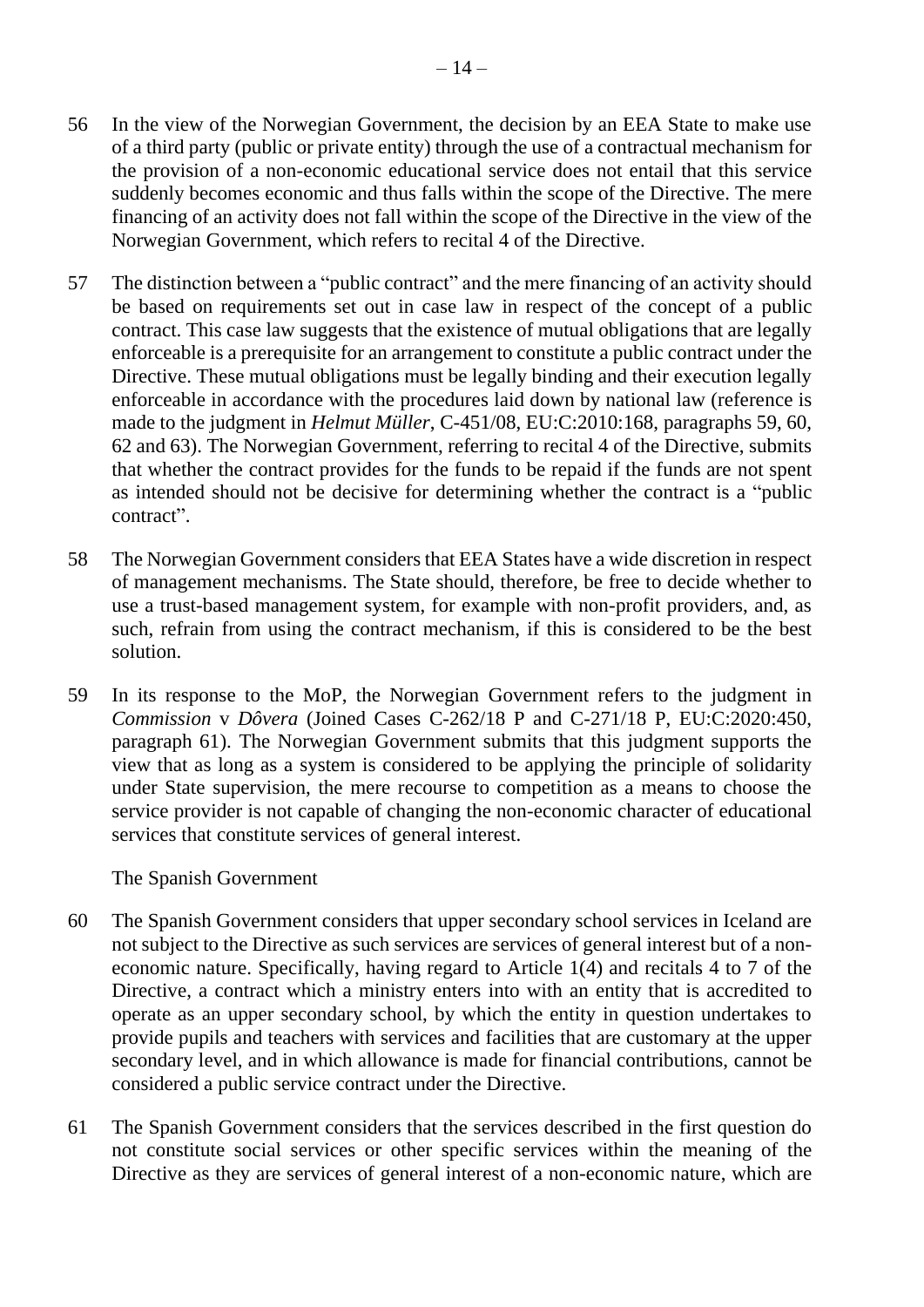outside the scope of that directive. Hence, the provisions of Chapter I of Title III of the Directive do not apply.

- 62 In relation to the fourth question, the Spanish Government submits that the Ministry is not obliged to apply a procurement procedure based on the Directive regarding the procurement of services covering the operation of schools and instruction at the upper secondary level in return for financial contributions.
- 63 In its response to the MoP, the Spanish Government submits that it, together with the Icelandic Government, the Norwegian Government, ESA and the Commission conclude that the services examined in the case at hand do not fall under the Directive, in so far as the financing provided is expressly excluded from the Directive and the services concerned appear to be services of general interest of a non-economic nature.

ESA

- 64 In its written observations, ESA submits, as regards the first, second and third questions referred, that the central issue is whether the contract at issue represents a transaction in the form of a synallagmatic bargain for consideration, or rather the framework for managing certain flows of funds in the context of a financing mechanism, as envisaged by recital 4 of the Directive. ESA submits that contracts such as those at issue do not fall within the scope of the Directive as set out in Article 1(1), in essence, because they are not contracts "for pecuniary interest" and, thus, do not constitute "public contracts" as defined under point (5) of Article 2(1) of the Directive.
- 65 The notion of "pecuniary interest" requires that the service provided by the economic operator is subject to some kind of remuneration obligation on the part of the contracting authority. It also requires, in addition to participation by two parties, reciprocity in the form of the material exchange of consideration.
- 66 ESA submits that the contracts at issue appear to have all the hallmarks of precisely the sort of financing mechanisms, which the legislative bodies sought to exclude from the scope of application of the Directive.
- 67 In ESA's view, the second question raised by the Complaints Committee is irrelevant. The contracts at issue do not qualify as a public service contract under the Directive. Hence, Article 74 of the Directive does not apply to such contracts.
- 68 ESA submits that the answer to the fourth question from the Complaints Committee should be that the competent ministry is not obliged to apply a procurement procedure based on the Directive before entering into such contracts and must merely comply, to the extent that a selection between different providers is envisaged, with the general principles of EEA law applicable.
- 69 In its response to the MoP, ESA submits that the Commission's approach reflects its own. The Commission analyses whether the arrangements are public contracts and reaches the conclusion that they are not; rather, they comprise public financing provided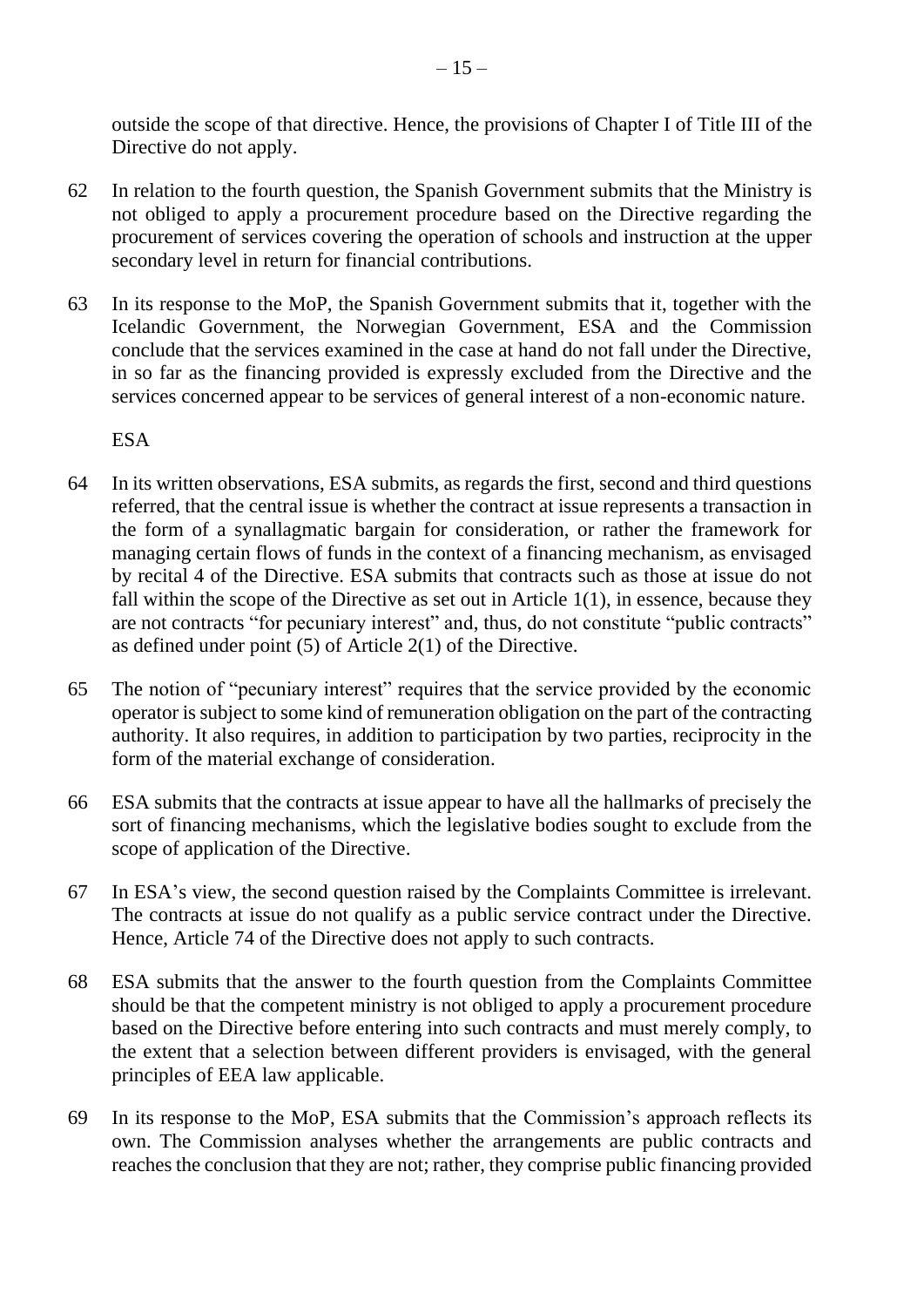by the State in order to achieve broader policy aims in the field of education. ESA disagrees with the approach taken by the Icelandic Government, the Norwegian Government and the Spanish Government as regards non-economic services of general interest. Whether a service is a non-economic service of general interest may involve an assessment of a number of matters. It is not possible to assess in the abstract whether a service is a non-economic service of general interest.

- 70 ESA submits that the notion of "economic activity" is a complex one of central relevance in a range of EEA law contexts, as *Dôvera*, cited above, illustrates. ESA therefore urges the Court to refrain from giving guidance regarding this concept without also considering the other contexts where it is relevant, which would significantly expand the ambit of this case.
- 71 In ESA's submission, if there is no service being provided for remuneration, there is no pecuniary interest and there is no public contract.
- 72 ESA disputes the contention that a decision to externalise results in a service becoming economic. As is apparent from both its own and the Commission's analysis and conclusions, it is possible for services to be provided by third parties without engaging the procurement rules. It is only if a service is provided for pecuniary interest, i.e. for remuneration, that the procurement rules will be engaged. ESA notes that the main cases relied upon by the three governments do not concern public procurement. ESA cautions against applying principles from other areas of law in a situation such as that in the present case in which the question posed can be answered entirely with reference to an established concept of procurement law, namely whether or not there is a public contract.

The Commission

- 73 In the Commission's view, the key legal issue arising in the present case is the question of whether the financial arrangements in the present case constitute a public service contract within the meaning of point (9) of Article 2(1) of the Directive.
- 74 In answering the first question referred, the Commission argues that the financing arrangement at issue is clearly outside the scope of the Directive. This is because, in the statements made in recitals 4 and 114 of the Directive, the legislative bodies explained that while "public action", in the words of the first sentence of recital 4, may be complex and take many diverse forms, it was only envisaged to regulate in the Directive those actions which take the form of a public contract, as defined in point (5) of Article 2(1). Moreover, the legislative bodies signalled, in particular, that the EEA States enjoy a large freedom of organisation with respect to the sensitive "services to the person", such as educational services, and that the forms of financing other than a public contract may be frequent in this area.
- 75 The Commission considers that the financial arrangements at issue in the present case are not to be considered a public service contract within the meaning of point (9) of Article 2(1) of the Directive. Furthermore, the Commission considers that the analysis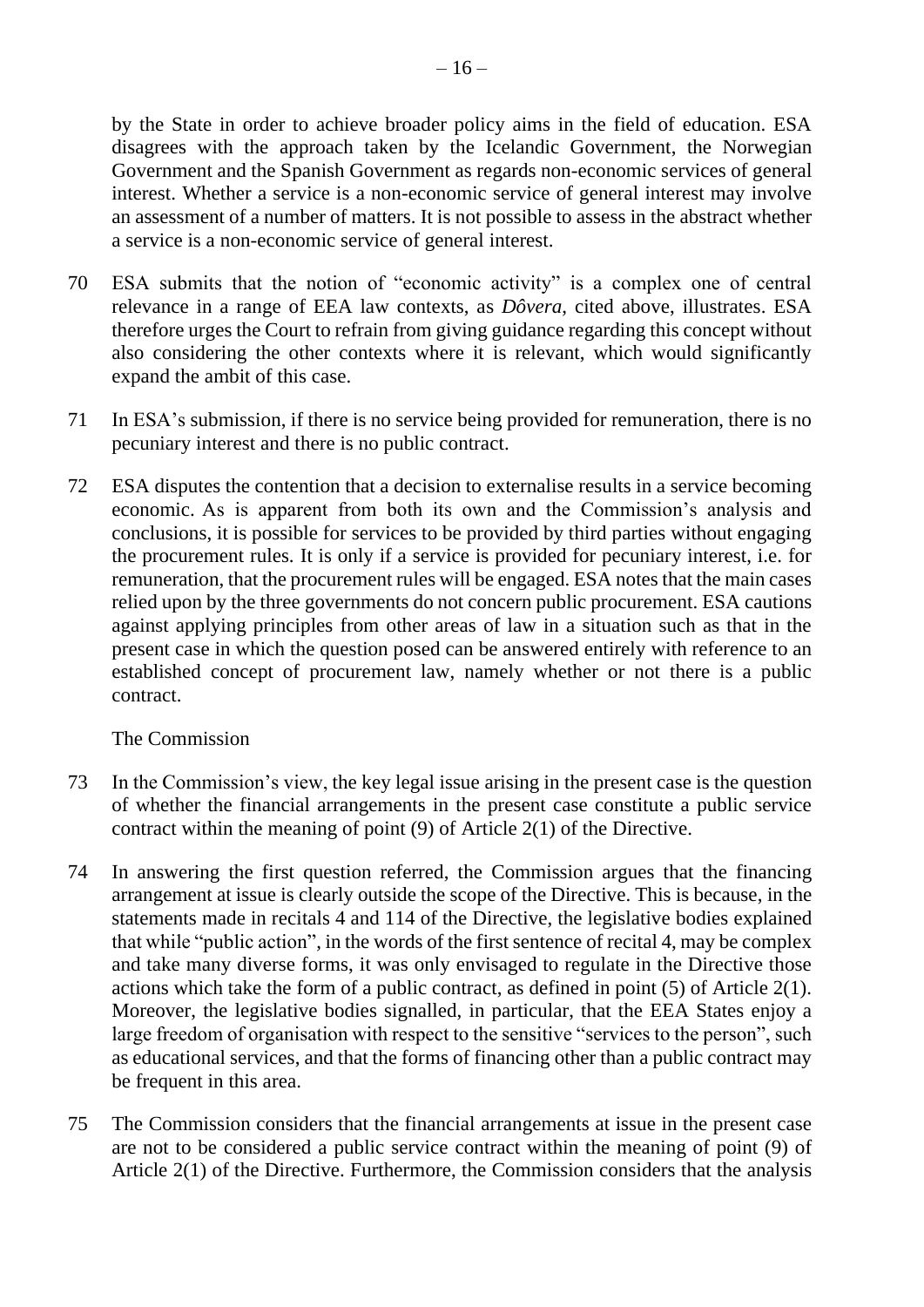of the financial arrangements in the area of educational services must be undertaken with particular caution, bearing in mind that other forms of financing may often exist here and that the policy area itself is of a highly sensitive nature.

- 76 The pecuniary nature of a public contract means that there is a *quid pro quo*, that is, the public authority receives a service (or good) in exchange for a consideration (reference is made to the judgments in *Helmut Müller*, cited above, paragraph 48, and *IBA Molecular*, C-606/17, EU:C:2018:843, paragraph 28). It follows that both sides of the equation have to be sufficiently certain and defined so that the contract can be performed according to the agreed specifications. The Commission submits that the contracts at issue are not based on a *quid pro quo*.
- 77 The Commission submits that the fact that the financial arrangement at issue is formally called a "*service contract*" does not mean that there is a public contract within the meaning of the Directive.
- 78 The Commission also notes that it is a matter of settled case law that "*in establishing and maintaining such a system of public education, which is, as a general rule, financed from public funds and not by pupils or their parents, the State is not seeking to engage in gainful activity, but is fulfilling its social, cultural and educational obligations towards its population*". In that case, the Court of Justice of the European Union ("ECJ") also held that "*it is possible that a single establishment may carry on a number of activities, both economic and non-economic*" (reference is made to the judgment in *Congregación de Escuelas Pías Provincia Betania*, C-74/16, EU:C:2017:496, paragraphs 50 and 51).
- 79 The Commission, referring to recital 6 of the Directive, also notes that it is not possible to say that activities in the sphere of education will always fall outside the scope of the Directive. Consequently, should the Court choose to focus on the nature of the services at issue, it would not be sufficient to conclude that the services at issue are secondary educational services. The Court would have to examine, in accordance with the case law, whether the educational services form part of the national education system. Two principal conditions have to be fulfilled, namely (i) that the State, in establishing and maintaining such a system, is not seeking to engage in gainful activity but is fulfilling its duties towards its own population in the social, cultural and educational fields and (ii) that the system in question is, as a general rule, funded from the public purse and not by pupils or their parents (reference is made to the judgments in *Humbel*, cited above, paragraphs 17 and 18; *Wirth*, cited above, paragraphs 15 and 16; *Schwarz and Gootjes-Schwarz*, cited above, paragraph 39; and *Congregación de Escuelas Pías Provincia Betania*, cited above, paragraph 50).
	- 80 Based on the elements included in the request and the submissions made in the case, the Commission contends that there appear to be strong arguments in favour of the view that the financing arrangements at issue indeed finance non-economic services of general interest. It highlights the fact that the services seem to be organised within the public national educational system funded and supervised by the State, where both public and private schools are subject to the same legislation, quality standards and State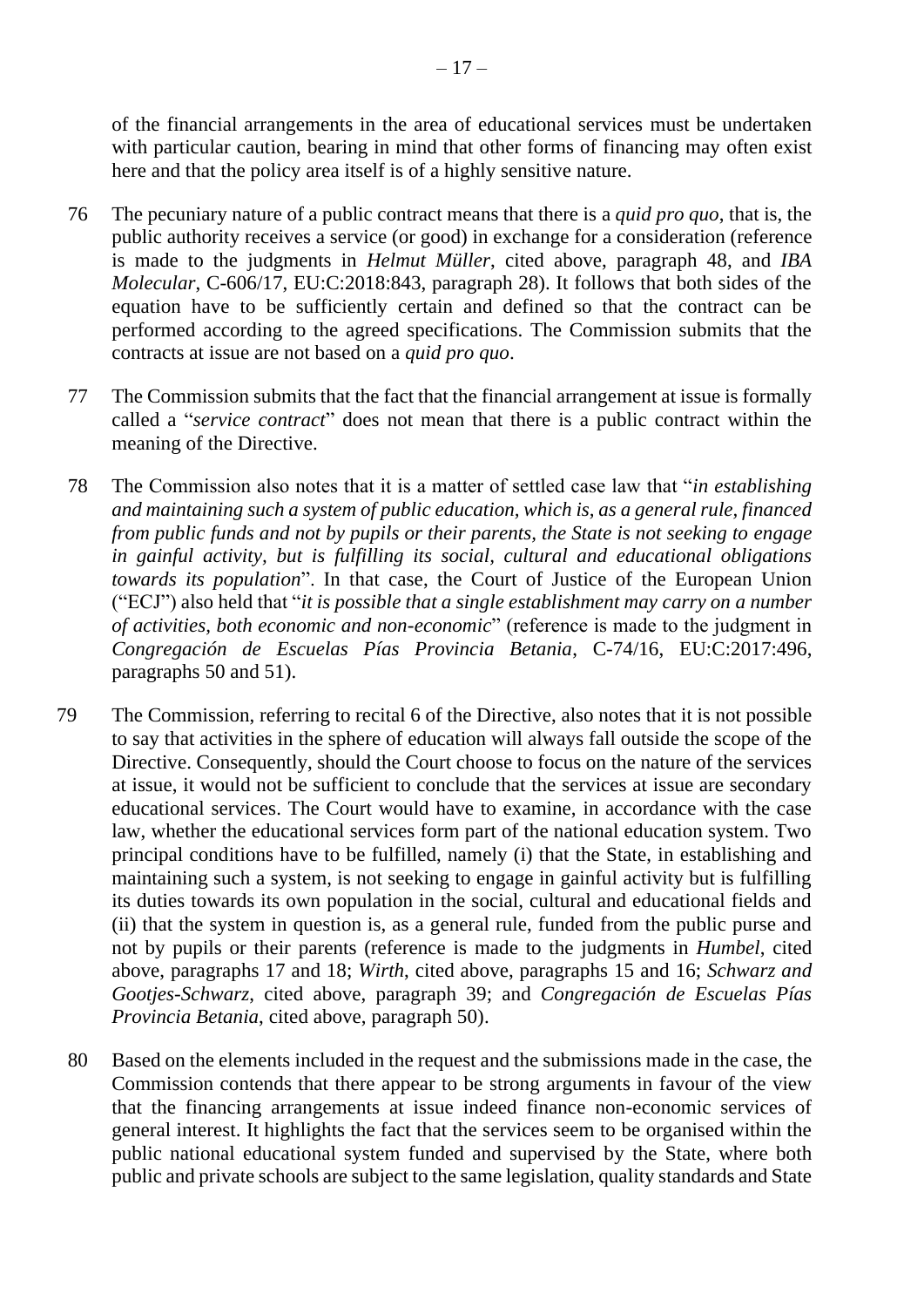supervision. The services are financed entirely or mainly by public funds. The private colleges in the present case receive 78 to 95 per cent of their income by way of State funding, appropriated through the State budget. The services are not provided against remuneration. The fees paid by pupils seem to be a contribution to the service and are not such that they seem to affect the public nature of the service.

- 81 In summary, the financial arrangement at issue comprises public financing provided by the State in order to achieve broader policy aims in the field of education (education in the broad sense), rather than the delivery of any particular specific service(s), whose performance would, if necessary, be contractually precisely defined, remunerated and enforced.
- 82 Given its answer to the first question, the Commission considers that an answer to the second question is unnecessary. However, for the sake of completeness, the Commission considers, in relation to the second question, that the services falling within Articles 74 to 76 of the Directive are defined exhaustively through references to the Common Procurement Vocabulary. Referring to recital 114 of the Directive, it emphasises, however, that this is without prejudice to the discretion of EEA States to organise the choice of the service providers in the way they consider most appropriate.
- 83 According to the Commission, the provisions of Chapter I of Title III of the Directive would apply to the procurement of such services only in so far as the EEA States or public authorities decide to organise the provision of such a service by means of a public contract within the meaning of point (5) of Article 2(1) and not through other forms of financing, such as grants, not falling within its remit.
- 84 Given the response of the Commission to the first question, it considers a separate response to the third question unnecessary. The amount of financing that the colleges receive may be increased or decreased in accordance with the financial needs and budgetary constraints as determined every year by the budgetary authority following a decision from the Icelandic Parliament. The Commission submits that this constitutes one of several very strong factual elements suggesting that the financial arrangement discussed in the present case is not a public contract under the Directive.
- 85 The Commission considers that it is not necessary to answer the fourth question, as it appears to be hypothetical. For the sake of completeness, the Commission submits that the Ministry would be obliged to apply a procurement procedure in so far as it decided to organise the provision of the relevant services by means of a public contract within the meaning of point (9) of Article 2(1) of the Directive.
- 86 In its response to the MoP, the Commission observes that some of the submissions before the Court appear to equate the notion of "non-economic activity", as that notion has been interpreted by the ECJ for the purposes of the application of the internal market and competition rules, and the reference to "non-economic services of general interest" in the Directive. In this regard, it refers to the Opinion of Advocate General Bobek in *Kirschstein*, C-393/17, EU:C:2018:918, point 60 et seq.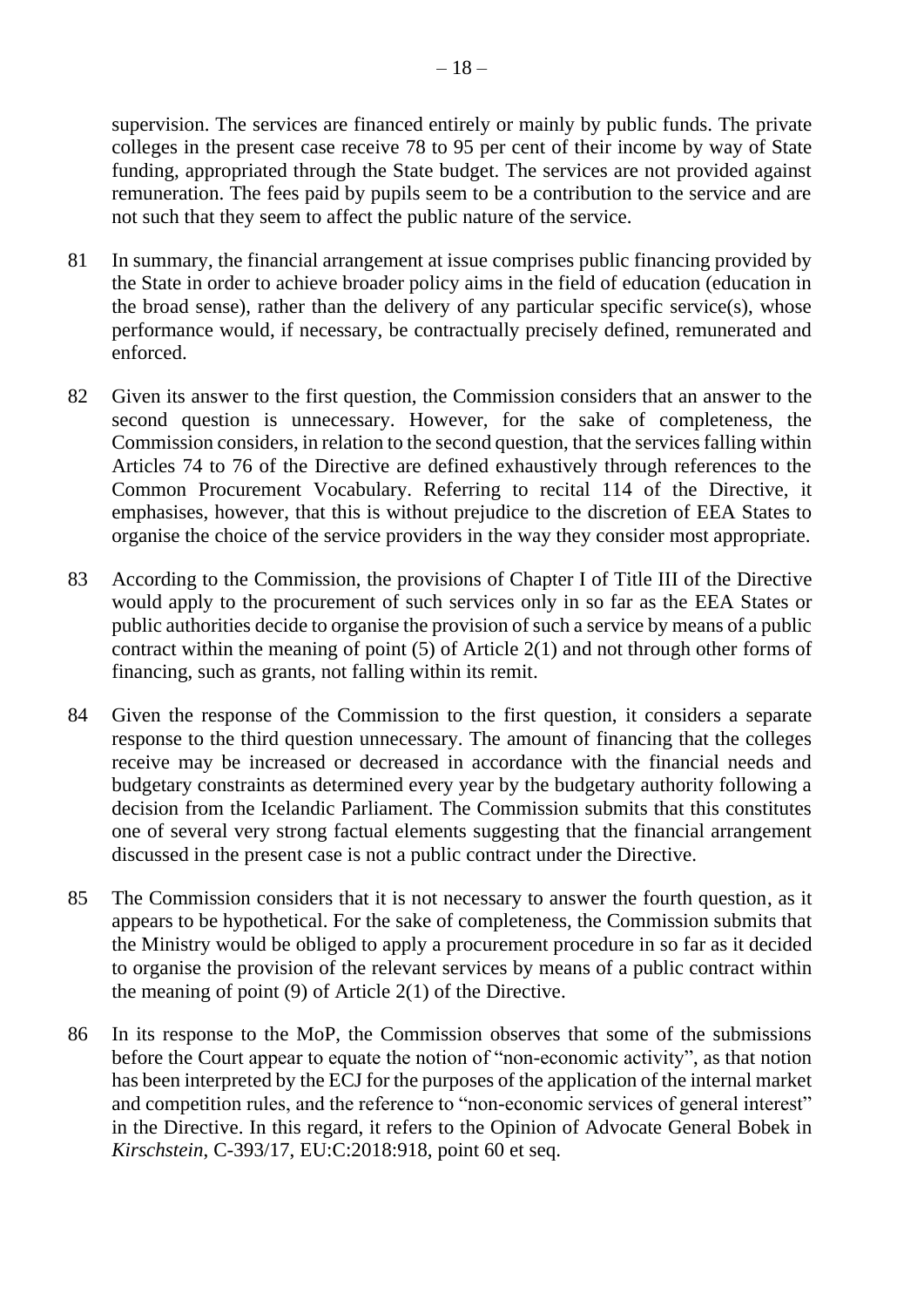#### *Findings of the Court*

87 The issue of the admissibility of the request for an advisory opinion has not been raised. However, it is pertinent to recall that the Court has previously found that the Complaints Committee constitutes a "court or tribunal" within the meaning of Article 34 SCA (see Case E-7/19 *Tak – Malbik*, judgment of 16 July 2020, paragraph 43).

The first and third questions

- 88 By its first and third questions, the Complaints Committee asks whether contracts such as those at issue in the case before it are to be considered as public service contracts within the meaning of point (9) of Article 2(1) of the Directive, and whether it is of significance for that assessment that the consideration for the service in question is determined in budgetary legislation from the Icelandic Parliament or in accordance with a decision by a minister on the basis of domestic law and rules. The Court finds that it is appropriate to answer these questions together.
- 89 As set out in point (5) of Article 2(1) of the Directive, a "public contract" means a contract for pecuniary interest concluded in writing between one or more economic operators and one or more contracting authorities and having as its object the execution of works, the supply of products or the provision of services. A "public service contract" is defined in point (9) of Article 2(1) of the Directive as a public contract having as its object the provision of services other than those referred to in point (6) of Article 2(1).
- 90 It is appropriate to examine, first, whether contracts such as those in the main proceedings, may be regarded as having as their object the provision of services within the meaning of the Directive. To that end, it must be borne in mind that the Directive is designed to implement the provisions of the EEA Agreement relating to the freedom of establishment and the freedom to provide services (compare the judgment in *Commission* v *Germany*, cited above, paragraphs 73 and 74). Accordingly, it is necessary to determine whether contracts, such as those at issue in the main proceedings, can be considered to have as their object the provision of "services" within the meaning of Article 37 EEA.
- 91 According to the first paragraph of Article 37 EEA, only services normally provided for remuneration are to be considered services within the meaning of the EEA Agreement. For the purposes of that provision, the essential characteristic of remuneration lies in the fact that it constitutes consideration for the service rendered (see *Private Barnehagers Landsforbund*, cited above, paragraph 81 and case law cited).
- 92 That characteristic is, however, absent in the case of education provided under a national education system in situations where the following two conditions are satisfied. First, the State, in establishing and maintaining such a system, is not seeking to engage in gainful activity but is fulfilling its duties towards its own population in the social, cultural, and educational fields. Second, the system in question is, as a general rule, funded from the public purse and not by pupils or their parents (compare the judgment in *Humbel*, cited above, paragraph 18). In this regard, it is not of significance whether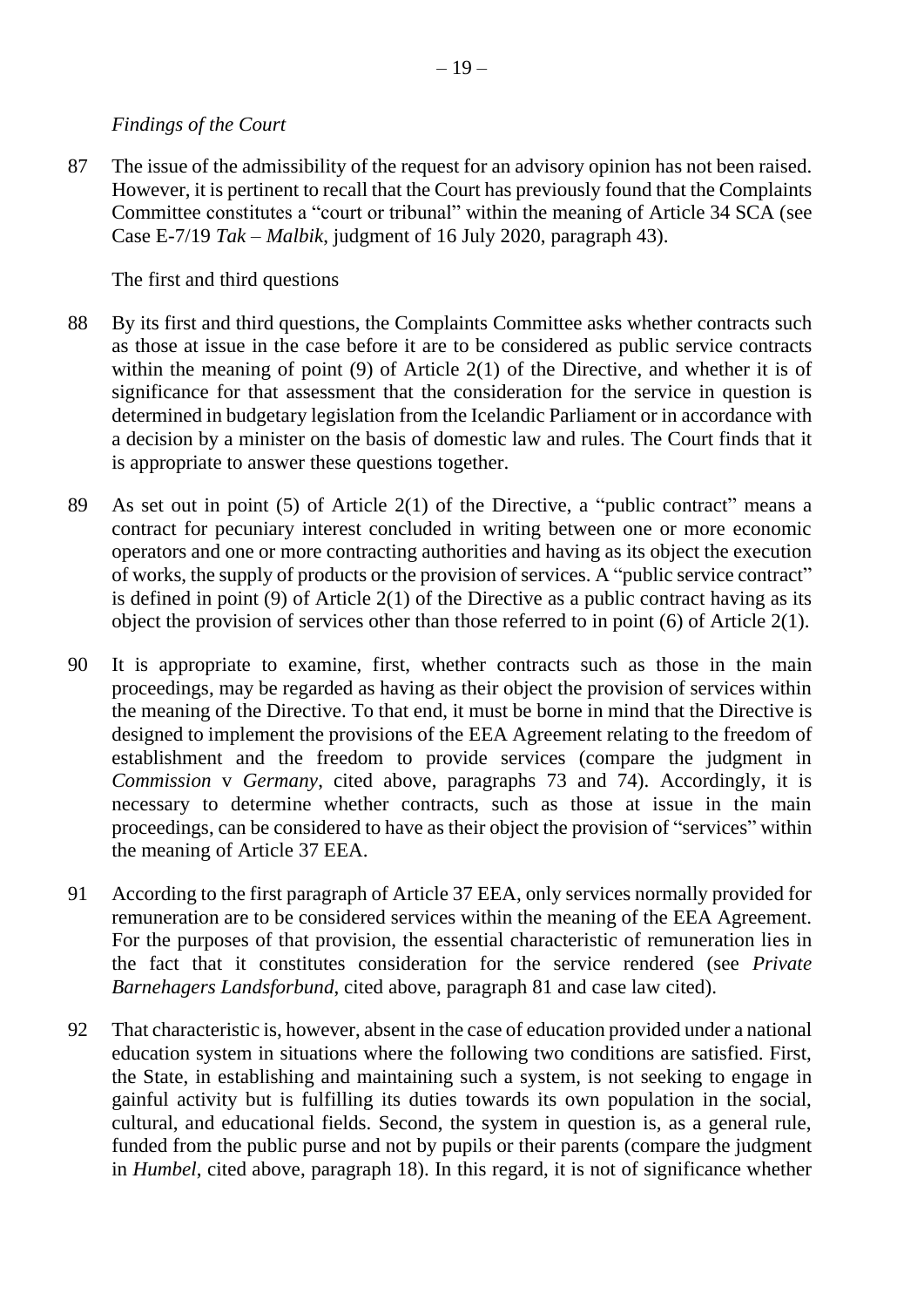that public funding is determined in an act of parliament or a decision of a minister adopted on the basis of domestic law and rules.

- 93 The nature of the activity is not affected by the fact that pupils or their parents must sometimes pay teaching or enrolment fees in order to make a certain contribution to the operating expenses of the national education system (compare the judgment in *Humbel*, cited above, paragraph 19).
- 94 According to the request, the present case concerns three separate contracts between the Ministry and the private colleges concerning the provision of upper secondary education to pupils. That activity is conducted in accordance with Icelandic law, including the Upper Secondary Education Act, which provides, inter alia, for the right to study at an upper secondary school. The Court notes, as has been pointed out by the Icelandic Government and ESA, that the right to general education and suitable training is provided for in Article 76(2) of the Constitution of Iceland. Furthermore, the educational activity of the private colleges under the contracts at issue is, as described in the request, predominantly funded by the public purse.
- 95 In circumstances such as those of the main proceedings, it is evident that the State, in establishing and maintaining such a system of national education, is not seeking to engage in gainful activity but is fulfilling its duties towards its own population in the social, cultural, and educational fields (compare the judgment in *Congregación de Escuelas Pías Provincia Betania*, cited above, paragraph 50 and case law cited). In cases where an admission fee constitutes only a fraction of the true costs of the upper secondary education provided, it cannot be qualified as a *quid pro quo* vis-à-vis the educational establishment concerned, but only as a contribution to a national education system which is predominantly funded by the public purse (see *Private Barnehagers Landsforbund*, cited above, paragraph 83).
- 96 The provision of upper secondary education provided under a national education system in such circumstances cannot be regarded as a "service" for the purposes of Article 37 EEA.
- 97 It follows that contracts with characteristics such as those described in the request cannot be regarded as having as their object the provision of "services" within the meaning of the Directive. Accordingly, such contracts would not constitute "public service contracts" within the meaning of point (9) of Article 2(1) of the Directive. It is for the Complaints Committee to determine, in the light of the facts of the case in the main proceedings, whether the contracts at issue have those characteristics and whether they constitute public service contracts under point (9) of Article 2(1) of the Directive.
- 98 In the light of the foregoing, the Court finds that the answer to the first and third questions must be that contracts, such as those at issue in the main proceedings, which do not have as their object the provision of services within the meaning of the Directive, do not constitute public service contracts within the meaning of point (9) of Article 2(1) of the Directive.